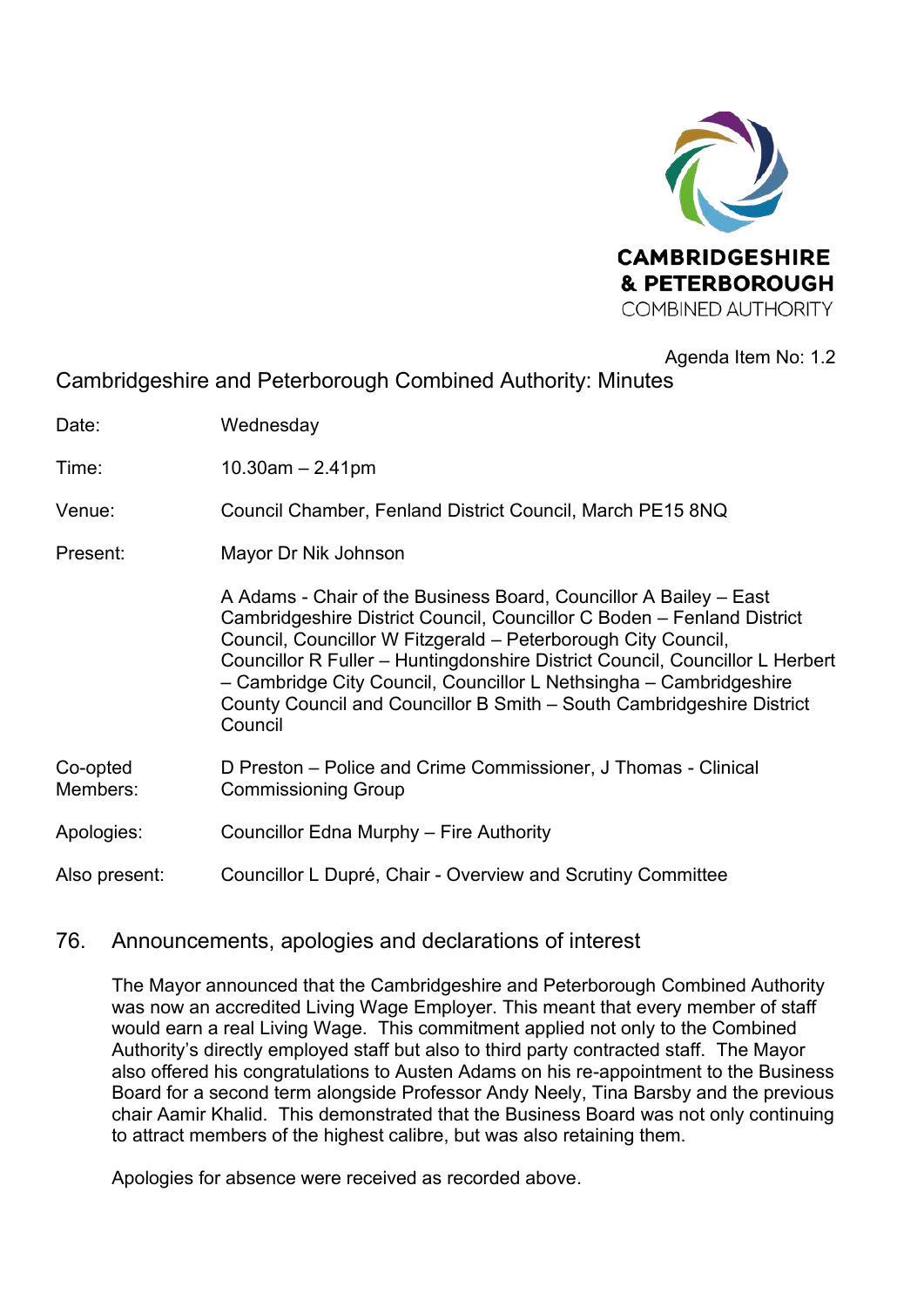Declarations of interest were made by Councillors A Bailey and L Herbert in relation to Items 3.1 and 5.1, in that Councillor Bailey was a trustee of East Cambridgeshire Community Land Trust and Councillor Herbert's partner was a Director of Cross Keys Homes Limited. Minutes 88 and 97 below refer.

#### 77. Minutes – 25th August 2021

The minutes of the meeting on 25 August 2021 were approved as an accurate record and signed by the Mayor. The minutes action log was noted.

An error to the approved minutes of the meeting on 30 June 2021 was noted, whereby a comment on climate change made by Councillor Boden was incorrectly attributed to Councillor Bailey. A note would be placed on the minutes of the June meeting to make this clear.

#### 78. Petitions

No petitions were received.

#### 79. Public questions

One public question had been received after the deadline set out in the Constitution. This would be heard at the October meeting.

#### 80. Annotated Forward Plan – 19 September 2021

On being proposed by the Mayor, seconded by Councillor Smith, it was resolved unanimously to:

Approve the Forward Plan.

## 81. Combined Authority Board and Committee Appointments September 2021

The Board received a report detailing changes to the substitute membership of the Combined Authority Board and the Housing and Communities Committee and the membership of the Overview and Scrutiny Committee.

Councillor Boden asked for clarification of why the appointment of members and substitutes to the Combined Authority Board and the Overview and Scrutiny Committee were for noting only and the appointment of a substitute to the Housing and Communities Committee was for ratification. The Monitoring Officer stated that appointments to Executive Committees were a matter for the Combined Authority Board and so the appointment made under his delegated authority required the Board's ratification. Appointments to the Combined Authority Board and Overview and Scrutiny Committee were notified by constituent councils and so were for noting only.

On being proposed by the Mayor, seconded by Councillor Herbert, it was resolved unanimously to: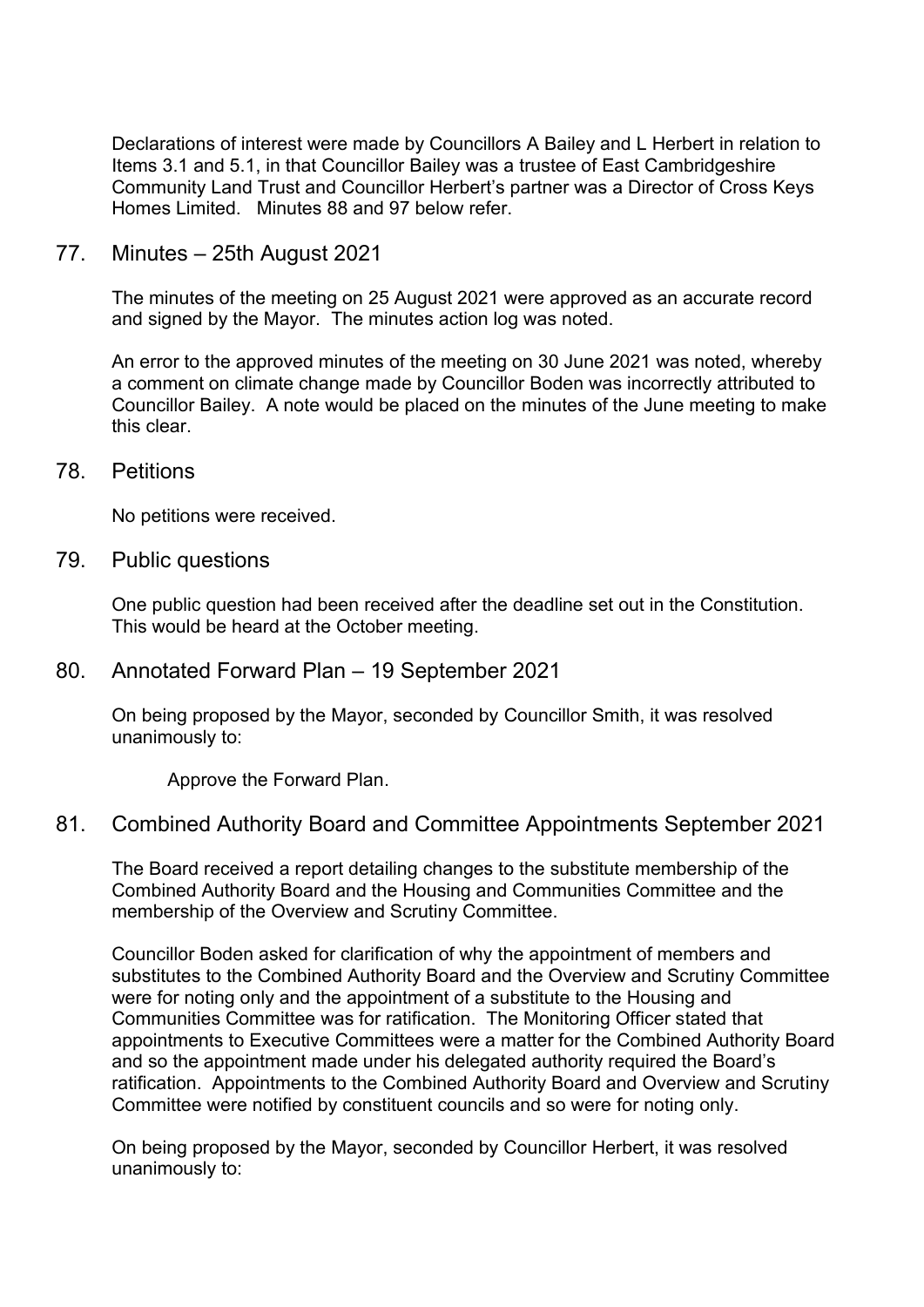- a) Note the appointment by South Cambridgeshire District Council of Councillor John Williams as its substitute member on the Combined Authority Board for the remainder of the municipal year 2021/2022.
- b) Note the appointment by Cambridge City Council of Councillor Simon Smith as its substitute member on the Overview and Scrutiny Committee for the remainder of the municipal year 2021/2022.
- c) Note the appointment by Cambridgeshire County Council of Councillor Michael Atkins as one of its members on the Overview and Scrutiny Committee for the remainder of the municipal year 2021/2022.
- d) Ratify the appointment by Cambridgeshire County Council of Councillor Lucy Nethsingha as its substitute member on the Housing and Communities Committee for the remainder of the municipal year 2021/2022.

# 82. Appointment of Independent Remuneration Panel to review Members' Allowance Scheme

The Board considered proposals to establish an Independent Remuneration Panel (IRP) to review the Mayor's allowance. Constituent councils had been consulted and it had been proposed to appoint the chairs of their respective IRPs. However, it had since come to officers' attention that some IRP chairs were shared across constituent councils. To address this the officer recommendation was being revised to recommend that the Board:

Agree that an Independent Remuneration Panel made up of the Chairs of the Independent Renumeration Panels of the Constituent Councils, *or their nominated alternative member,* be constituted to review the Members' Allowance Scheme for the Combined Authority in relation to the Mayor's allowance.

#### Additional text in *italics*

Speaking to the amended officer recommendation, Councillor Boden commented that he felt the proposed process was excessive both in relation to the proposed size of the IRP and the engagement of an outside organisation to administer it. His preference was to keep the arrangements simple. Councillor Fuller concurred, commenting that members of IRPs were inherently independent and so would not in any case be representative of their respective constituent council. His preference was to appoint the chair of the IRP and let them let them appoint their own panellists.

Councillor Bailey commented that there were already IRPs convened within the Combined Authority area so she would prefer to use one of those to draw on the expertise already available.

Councillor Smith commented that she judged the proposed process to be fair, open and transparent.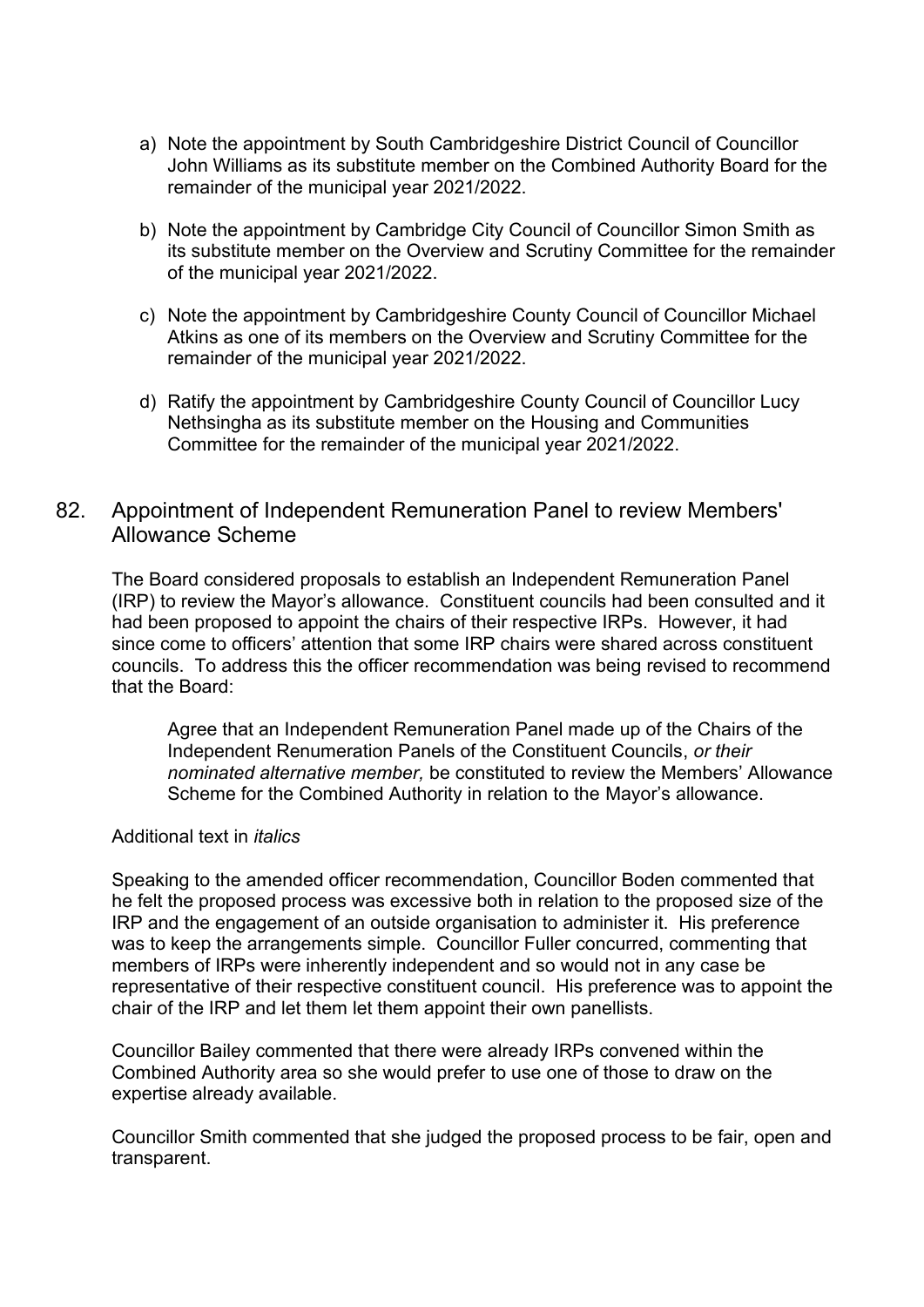The Mayor stated that his wish was for the Combined Authority to make decisions collectively and the process proposed would be representative of the whole of Cambridgeshire and Peterborough.

Councillor Fitzgerald commented that he could not compel the chair of Peterborough City Council's IRP to take part and so he could not support the proposal. He would though be content for a constituent council's convened panel to carry out the review.

Councillor Boden sought advice on whether it was appropriate for the Mayor to vote on this issue. The Monitoring Officer stated that he was unaware of previous practice, but that there was no disclosable pecuniary interest involved and so no reason for the Mayor not to participate in the vote.

Mr Adams commented that this proposal should have been discussed at a Leader's strategy meeting and expressed his frustration at the inefficient use of the Board's time.

With the consent of the meeting, Councillor Fuller proposed a revision to the amendment, seconded by Councillor Boden, that the Board:

Agree *to the appointment of a Chair of* that an Independent Remuneration Panel made up of the Chairs of the Independent Renumeration Panels of the Constituent Councils, *or their nominated alternative member,* be constituted to review the Members' Allowance Scheme for the Combined Authority in relation to the Mayor's allowance. *The Chair to appoint a Panel which is representative of the Combined Authority area.* 

Councillor Nethsingha commented that she would have an issue with this proposal if it was proposed that the Mayor should appoint the chair of the IRP which would be reviewing his allowance. She suggested that an alternative might be to make use of the Cambridgeshire County Council and Peterborough City Council joint IRP. The Mayor endorsed this proposal, further suggesting that the Board invite an officer from a constituent council to manage the Independent Remuneration Panel.

On being proposed by Councillor Fuller, seconded by Councillor Nethsingha, it was resolved by a majority of those present and voting to:

- a) Agree that the Independent Remuneration Panel of Cambridgeshire County Council and Peterborough City Council be approached to review the Members' Allowance Scheme for the Combined Authority in relation to the Mayor's allowance.
- b) Invite an officer from a constituent council to manage the Independent Remuneration Panel.
- 83. Overview and Scrutiny Committee Arrangements Review of Recommendations from the Centre for Governance and Scrutiny

The Board received a report detailing the recommendations and action plan from the Centre for Governance and Scrutiny (CfGS) following its review of the Combined Authority's scrutiny arrangements.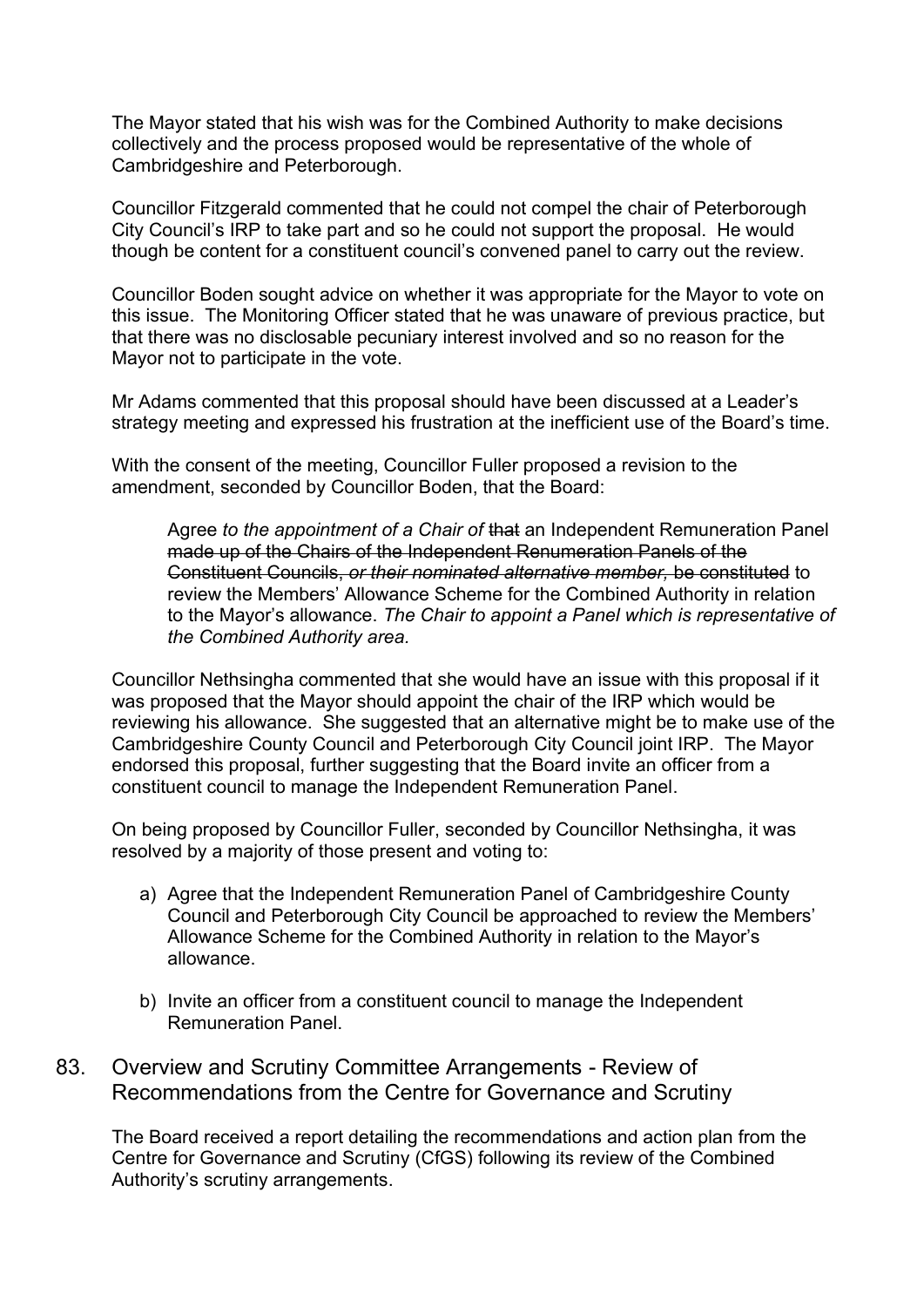Councillor Bailey, seconded by Councillor Boden, proposed the following amendment:

That the Board:

Note the recommendations from the Centre for Governance and Scrutiny and provide any comments or feedback to the Overview and Scrutiny Committee.

**The Board notes the importance of Overview and Scrutiny Committee scrutinising Mayoral Decision Notices, as those Notices bypass the normal checks and balances of the Combined Authority.** 

**Further, the Board also disagrees with some of the other recommendations from the Centre for Governance and Scrutiny and instruct that the comments of the Board are sent to the Overview and Scrutiny Committee.** 

#### (Additional text in **bold**)

Speaking to the amendment, Councillor Bailey commented that it was for the Overview and Scrutiny (O&S) Committee to determine how it conducted its business and what issues it should examine. She was therefore surprised by the extent to which this seemed to have been influenced by the Mayor's wishes. Councillor Bailey asked that the Board's comments on the proposals should be captured and fed back to O&S. She would want to highlight the importance of scrutinising Mayoral decision notices as these bypassed normal checks and balances and she would want to see O&S's role in this recognised. She questioned whether the practice of O&S submitting questions in advance of Board meetings and receiving pre-prepared answers was the best use of its time. She would like to see O&S going back to the fundamental commitments on which the Combined Authority was founded including doubling GVA and delivering affordable housing and jobs. Councillor Bailey considered the proposal of a Mayor's question time being held only once a year as unacceptable, judging that these should be held more frequently in order for the Mayor to be held properly to account. Councillor Boden concurred with these views, commenting that a strong role for O&S would support good governance within the organisation.

The Mayor stated that he had made clear that he was happy to appear at O&S both in his capacity as mayor and as the chair of the Transport and Infrastructure Committee and to have discussions with the chair and vice chair of O&S around how that was achieved. He also agreed that Mayoral decision notices should be considered by O&S.

The Mayor exercised his discretion as chair to invite the views of Councillor Dupré, Chair of the Overview and Scrutiny Committee. Councillor Dupré agreed that O&S had a role to play in relation to Mayoral decision notices and noted the concerns expressed previously by the Committee in relation to the use of general exception notices. She advised that the Committee did not want to give up its right to ask questions at Combined Authority Board meetings at this stage. It would consider any comments from the Board on the proposals, but it would be for O&S to decide how to manage its business.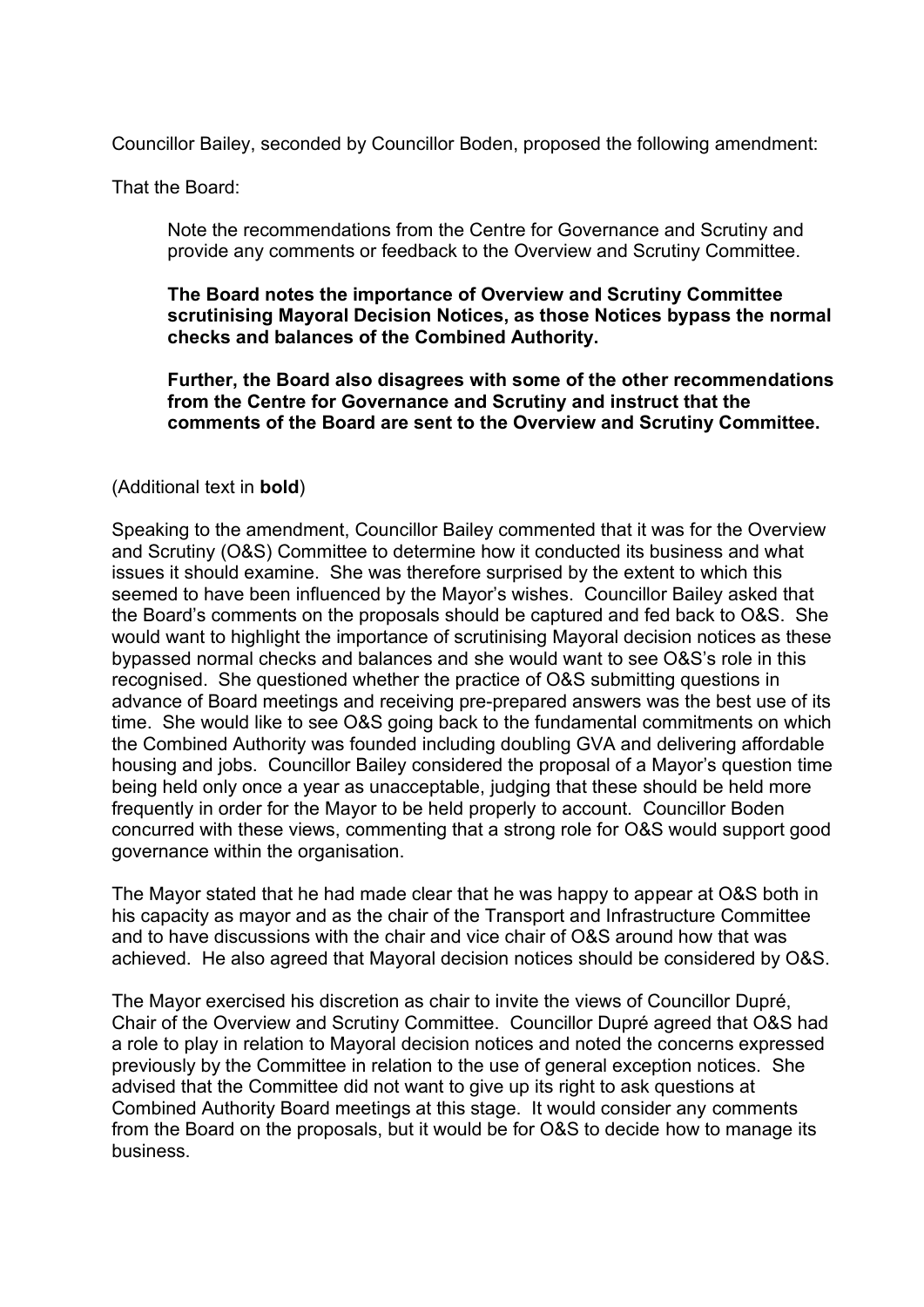Councillor Herbert commented that he was more interested in O&S's response to the CfGS recommendations than that of the Combined Authority Board and believed that the response should be guided by the Committee's views. He agreed that O&S should be supported to examine key policy issues.

Councillor Boden suggested that governance issues should be discussed at Leaders' strategy meetings and that governance items should be placed at the end of the Board's agenda. The Mayor stated that the governance review would cover these issues.

Councillor Bailey commented that it was her wish that the differing views amongst Board members should be captured and shared with O&S. As this had been achieved she withdrew the second paragraph of her amendment.

On the revised amendment being proposed by Councillor Bailey, seconded by Councillor Boden, it was resolved unanimously to:

- a) Note the recommendations from the Centre for Governance and Scrutiny and provide any comments or feedback to the Overview and Scrutiny Committee.
- b) Note the importance of Overview and Scrutiny Committee scrutinising Mayoral Decision Notices, as those Notices bypass the normal checks and balances of the Combined Authority.

## 84. Corporate Risk Management Strategy and Risk Register

The review of the Corporate Risk Management Strategy and Risk Register was subject to regular review by the Audit and Governance (A&G) Committee. Following its most recent review, A&G had recommended that the Board consider whether the significance of the residual risk for Climate Change had been properly calibrated.

Mr Adams suggested that officers should consider this issue and make recommendations to either a Leaders' strategy meeting or to the Board for consideration.

Councillor Nethsingha commented that the Board was being asked to consider whether it shared A&G's concerns around the calibration of the residual risk associated with climate change. If it did the matter would be returned to A&G for further consideration.

The Mayor thanked A&G for bringing this matter to the Board's attention. He shared the concerns expressed around the risk associated with climate change being so low and would welcome A&G looking at that again. The findings could then be considered at a future Leaders' strategy meeting.

On being proposed by the Mayor, seconded by Councillor Nethsingha, it was resolved unanimously to: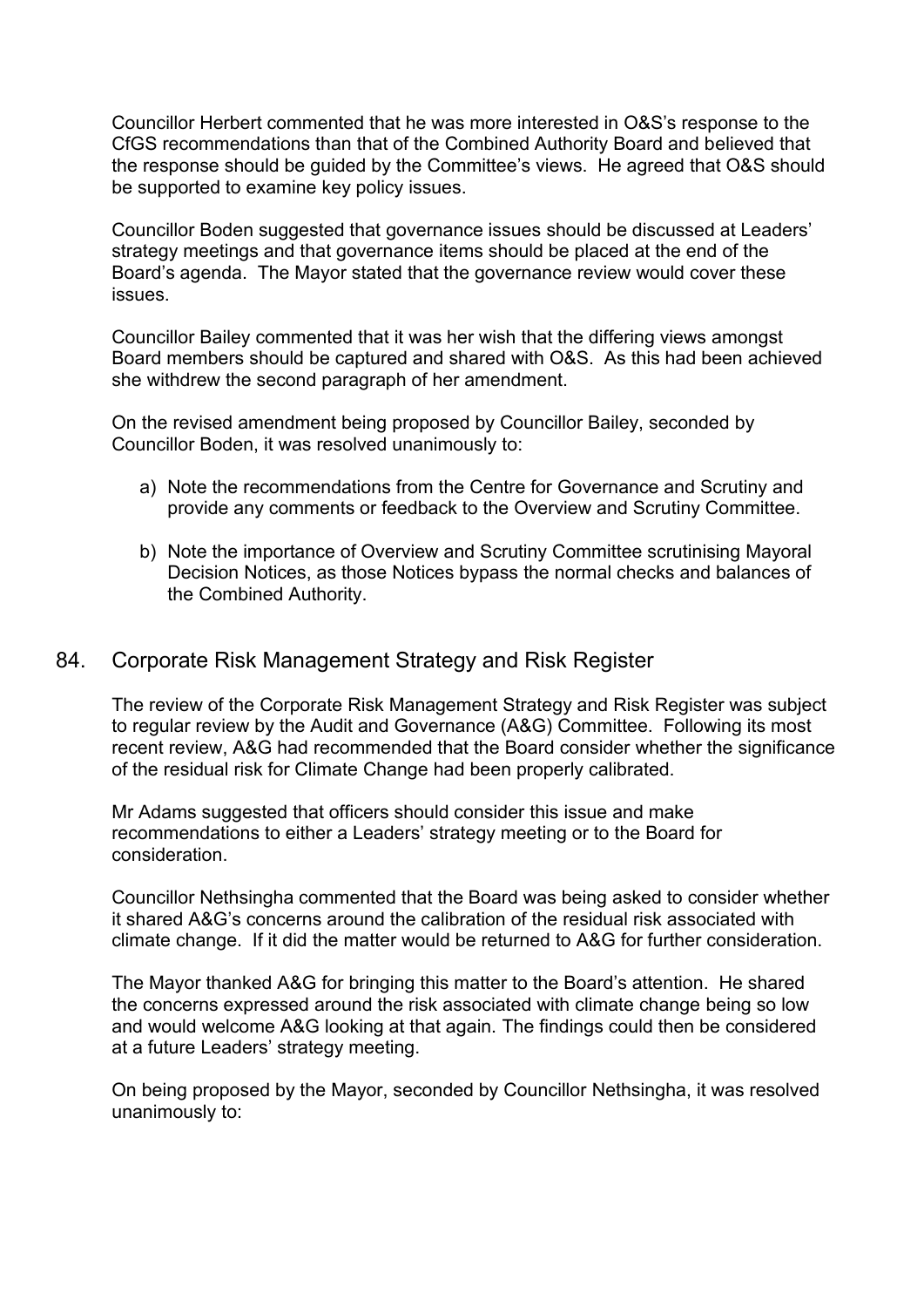- a) Consider, in the light of a request by the Combined Authority Audit and Governance Committee, whether the significance of the residual risk for Climate Change has been properly calibrated.
- b) Provide any comments arising to the Audit and Governance Committee.

## 85. Business Plan 2021-22 Mid-Year Refresh

The Board was invited to approve the 2021/22 Business Plan Mid-Year Refresh, in line with the process agreed by the Board on 27 January 2021.

Councillor Bailey commented that the Combined Authority was now four months into a new mayoral term and that she could see nothing new in the organisation's priorities. She was troubled by the lack of any new asks for Cambridgeshire and Peterborough from the comprehensive spending review and sought confirmation of whether the Mayor was personally committed to every one of the 18 key projects identified in the report, including A10 junctions and dualling and Soham Station Phase 2.

Councillor Nethsingha welcomed the concise summary of the 18 key projects, but felt that in future more detail was needed around individual business cases and budgets in addition to this summary.

Councillor Herbert suggested that there might be value in inviting each constituent council to identify the top three priorities for its own area as the basis for further dialogue.

Councillor Smith agreed that a conversation around each constituent council's priorities was needed. She also judged that a wider discussion was needed around roads projects and active travel and carbon zero transport options.

Councillor Boden welcomed the debate. Whilst the Mayor might not yet be in a position to identify his priorities this would be needed to enable the Board to understand the context in which it was working. There would not always be consensus between Board members and so the Mayor's leadership and direction were important.

Ms Thomas commented that the Board as a whole faced a real challenge in identifying how best to improve the health and wellbeing of the population in the widest sense of levelling up. She suggested it might be helpful to look at the facts relating to the local population at a Leaders' strategy meeting and work from those.

Councillor Fuller commented that district councils were required to deliver housing and jobs and that the Combined Authority was also a delivery authority.

The Mayor stated that he would be meeting with all of the constituent council leaders and their chief executives in October to discuss these issues together. They had every right to talk about the priorities for their own areas, but as a Board they must look collectively at the priorities for the Combined Authority area as a whole in the context of compassion, co-operation and community. Against that background the key priorities were public health, the thirty one recommendations from the Independent Commission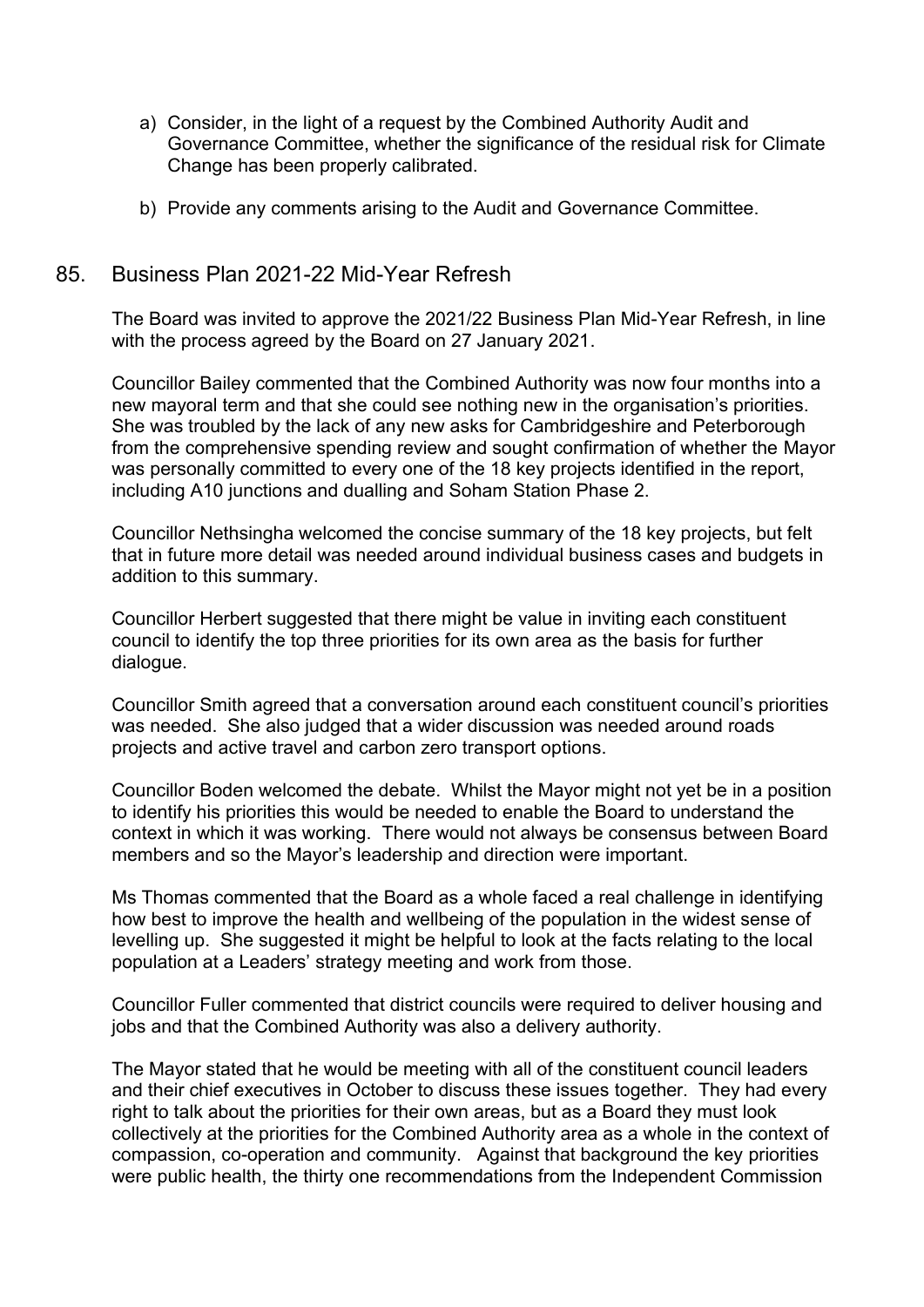on Climate Change and culture. How these would be put into practice was for the Board to decide together.

On being proposed by the Mayor, seconded by Councillor Bailey, it was resolved unanimously to:

Approve the 2021/22 Business Plan Mid-Year Refresh.

#### 86. Local Assurance Framework Annual Review

The Board was asked to review and approve the revised Local Assurance Framework. The revised Framework had been reviewed by MHCLG (now DLUHC), the Audit and Governance Committee and the Business Board and both a clean copy and a version showing tracked changes from the previous iteration were included as appendices to the report. Revisions included some clarification around the Green Book and valuations and updated references to the first Gateway Review.

Councillor Boden suggested that future iterations should expand the reference to portfolios in the final paragraph of 3.2 and remove tracked formatting changes so that substantive changes are more easily identified.

On being proposed by the Mayor, seconded by Councillor Nethsingha, it was resolved unanimously to:

Approve the revised Assurance Framework.

The meeting was adjourned from 11.31 – 11.39am.

#### 87. Budget Monitor Update

The Board received an update on the Combined Authority's financial position as of 31 July 2021. Members were advised that the table at paragraph 3 should have updated to reflect the increase in forecast income of c£400k bus service operator grant shown at Appendix 1. Attention was also drawn to the recommendation from the Business Board to increase the Growth Hub budget in accordance with the additional funding available and for the requirements of the award to be delivered via the Cambridgeshire & Peterborough Business Growth Company (Growth Co.). Key variations again related to the impact of Covid on apprenticeships, the Covid-related underspend on the Adult Education Budget and the CAM project. Since publication, notification had been received of additional grant income of £18.7m for the Affordable Housing Programme. Slippage of around £3.5m was reported in relation to the CAM project and A10 dualling. Officers confirmed that the figure for the Mayor's allowance included on-costs.

Cllr Nethsingha asked what progress was being made on spending monies associated with the national bus strategy and what conversations were taking place around this. Officers stated that additional funding had been received from the Department for Transport (DfT) to keep buses running at a minimum 97% of usual service levels, but that this funding would run out at the end of March 2022. The final set of data relating to the national bus strategy was expected the following day.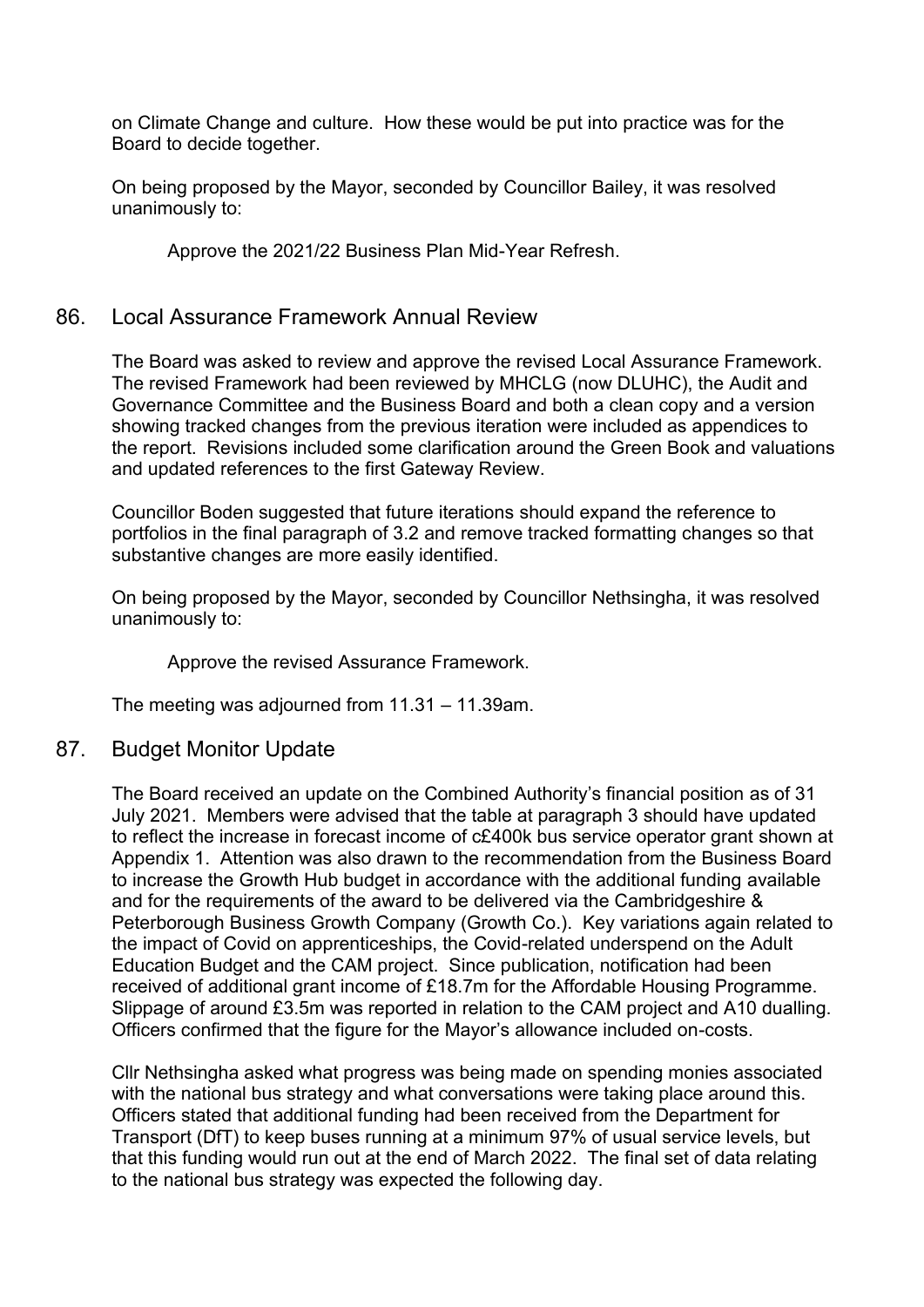Councillor Bailey commented that she would like to see the Bus Task Force re-instated. The Mayor stated that this could be discussed at a future Leaders' strategy meeting.

On being proposed by the Mayor, seconded by Councillor Herbert, it was resolved unanimously to:

- a) Note the financial position of the Combined Authority for the year to date.
- b) Note the award of an additional £424,116 to the Combined Authority by the Department for Transport
- c) Note the increase in the Growth Hub Funding of £290.5k.
- d) Approve the recommendation from the Business Board to increase the Growth Hub budget in accordance with the additional funding and for the requirements of the award to be delivered via the Cambridgeshire & Peterborough Business Growth Company (Growth Co.)

#### 88. Implementation of the revised Affordable Housing Programme

Declarations of interest were made in this item at the start of the meeting by Councillors A Bailey and L Herbert, in that Councillor Bailey was a trustee of East Cambridgeshire Community Land Trust and Councillor Herbert's partner was a Director of Cross Keys Homes Limited. Minute 76 above refers.

The Board was advised that the Ministry for Housing, Communities and Local Government (since renamed the Department for Levelling Up, Housing and Communities - DLUHC) had approved the top 18 affordable housing schemes for 2021/22 which had been approved by the Housing and Communities Committee. A further £18.7m Government funding would be provided to fund these schemes. This information had been shared with delivery partners and work on 111 units had started on site. However, six of the 18 schemes would not now meet the March 2022 deadline and a substitution process had been agreed with DLUHC. Officers had asked about the prospects for further funding beyond March 2022 and had been directed to the Homes England 2021-26 programme. It appeared clear at that stage that there would be no new money from DLUHC, but given the subsequent change in Minister this decision was something which the new Chief Executive might wish to revisit.

Councillor Smith commented that she did not hold officers responsible for the work which had been carried out under the instruction of politicians. However, she judged the situation to be a disaster. Her predecessor had supported the affordable housing programme on the basis of that housing being shared across the constituent council areas. However, South Cambridgeshire would not now be getting the £26m expected which equated to 584 affordable homes being lost to the area. Councillor Smith called for an investigation of how this situation had occurred, which she judged to be scandalous. Looking to the future, she commented that the £45k intervention rate was bad news for South Cambridgeshire where property prices remained high.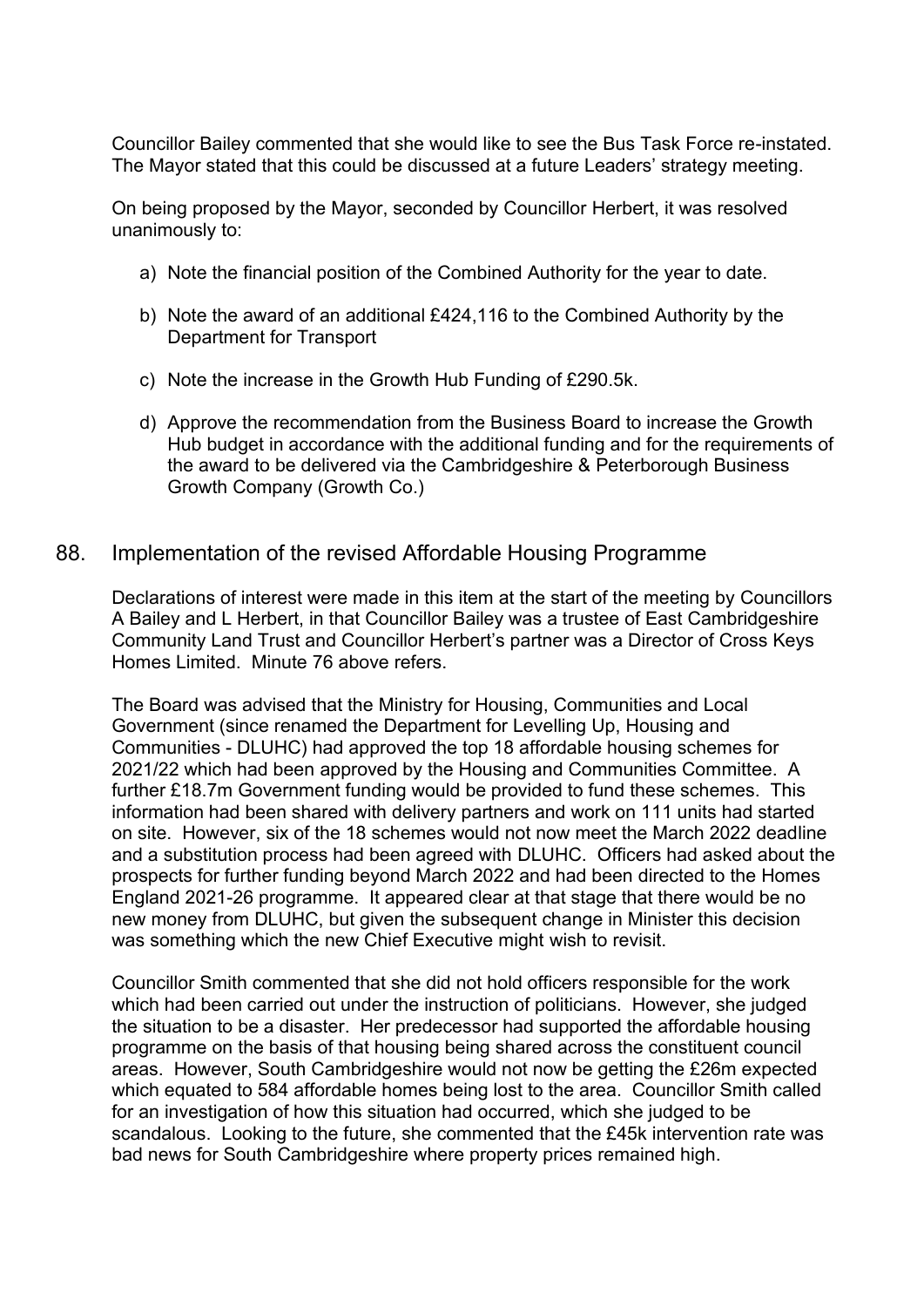Councillor Boden commented that in his judgement now was not the time for decisions to be made, but that the Board did need to begin considering its role in relation to housing. He acknowledged that each constituent council would make representations on behalf of its residents, but commented that South Cambridgeshire remained the least deprived area of Cambridgeshire and Peterborough whilst some of the affordable housing schemes delivered in Fenland had transformed lives.

Councillor Herbert commented that it had been agreed that the bulk of the funding received through the Devolution Deal would be used to address the need for affordable housing in Greater Cambridge and South Cambridgeshire. In his judgment, the £40m revolving fund had prevented this. He paid tribute to Peterborough and the north of the county for the affordable housing schemes which had been delivered there. In his role as Chair of the Housing Committee he would continue to meet with Government officials and Homes England to seek further funding. He agreed that it would be useful to review the Combined Authority's housing role going forward. The Mayor expressed his thanks to Councillor Herbert for his hard work alongside officers to rescue the affordable housing programme and offered an assurance that he would be standing up for every part of the Combined Authority area the following day when he would be meeting the new Secretary of State for Levelling Up, Housing and Communities.

Councillor Nethsingha endorsed the suggestion of an independent review of what had happened previously and potentially some independent advice on how to move forward with housing policy and delivery. The Mayor indicated that he was open to this suggestion, but that it was something he would want to discuss with the new Chief Executive.

Councillor Fuller commented that the key issue in his view was that it had now been confirmed that there would be no second phase of the affordable housing programme. He agreed that it was a scandal that money had been lost, but in his view the greater scandal would be if there was no further housing programme. He felt that there was a need for frank conversations around this as the delivery of affordable housing was a key expectation of the Devolution Deal. He also asked for sight of the MHCLG correspondence stating why the Combined Authority would not be receiving any more funding for affordable housing. The Mayor stated that he shared these frustrations. The facts were clearly stated in the report, but the Combined Authority was a different organisation now with a different focus and he would do his best to work with Government to make sure it moved forward.

Councillor Bailey commented that in her judgement the £40m revolving fund was a correct principle and that it did not make a difference to the ability to deliver 2000 affordable homes. She believed that the only thing which had caused a problem was the initial delay of a year to the programme caused by MHCLG. Initially, MHCLG had expressed concern around the delivery timescale, but the report showed that the revised programme was still on course to deliver 1188 units by March 2022 despite this delay. MHCLG had also subsequently raised the issue of value for money, but the average subsidy per unit outside of Cambridge City was around £36k compared to the cap of £45k which was subsequently set. All of the constituent councils had had the opportunity to put forward proposals for affordable housing schemes. Councillor Bailey commented that the shared ownership scheme on the former Ministry of Defence site in Ely was progressing, so that loan funding would be returned. The same applied to the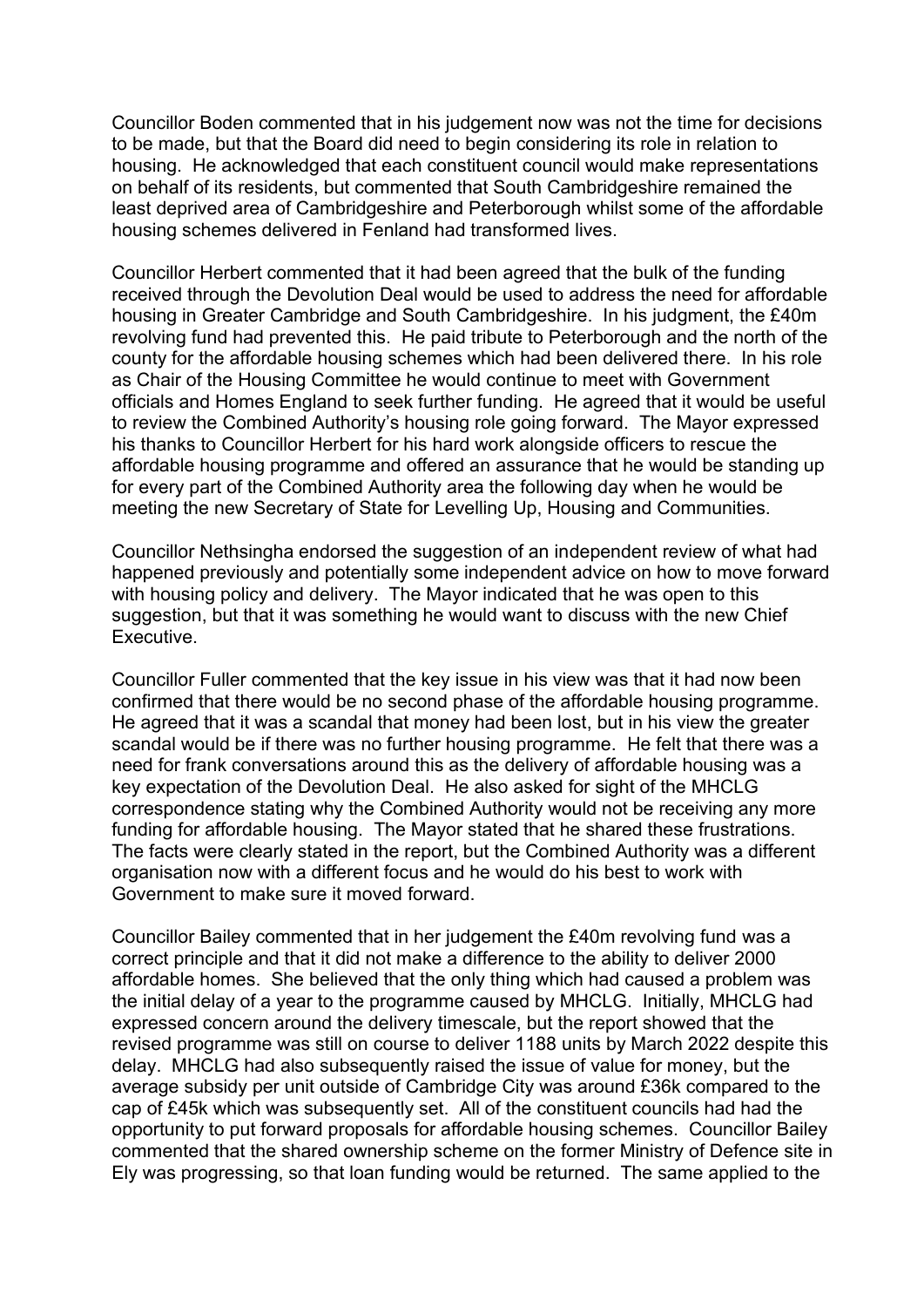Haddenham scheme. In her judgement, the Combined Authority did not have anything to add in terms of accessing Homes England support as district councils were already skilled at this. Instead, she believed that it should focus around additionality, speeding up delivery and un-blocking sites. East Cambridgeshire District Council was continuing to support community land trusts and would share that expertise with the Combined Authority. As the Combined Authority had lost its housing remit post 2022 she considered there were questions to be answered around its role and the on-going costs for its housing team.

Councillor Herbert acknowledged the need to consider the Combined Authority's role going forward. Additionality would be part of that, but there would still also be 1000 homes under construction in 2022/23.

Councillor Fitzgerald encouraged the Board to be positive about the future, to work collectively with the new chief executive to re-build Ministers' trust and to continue to press the case for the money which had so far been withheld. The Government's thinking on affordable housing had changed, but the Board could continue to do its best to seek funding for the county however that might be delivered.

The Board noted the outcome of the Ministers decision for the CPCA 2021/22 Affordable Housing Programme and the implications for any CPCA aspiration for an affordable housing programme beyond March 2022.

The meeting was adjourned from 12.30-1.00pm.

#### 89. Change to the order of business

The Mayor exercised his discretion as chair to vary the order of business from the published agenda to take Item 3.4: March Area Transport Study as the next item of business, followed by Item 4.3: Transforming Cities Fund, Item 4.1: Zero Emission Bus Regional Area (Zebra) Phase 2, Item 4.2: Cambridge South Station and Item 4.4:E-Scooter and E-Bike Update

## 90. March Area Transport Study - September 2021

The Board considered a report summarising work on the March Area Transport Strategy (MATS) and outlining next steps. The current phase of work was due to finish in October. The project had been accelerated due to delivery efficiencies of around £250k by Cambridgeshire County Council and Fenland District Council's success in securing funding through the Future High Streets Fund (FHSF). Work on Broad Street would be included as part of the regeneration of the town centre. The Mayor stated that it was fitting that the Board was meeting in March to celebrate this positive news for the town.

Councillor Boden thanked the Board for its generosity in supporting the Future High Streets funding, noting the need to meet the March 2024 deadline for the funding to be spent.

On being proposed by the Mayor, seconded by Councillor Boden, it was resolved unanimously to: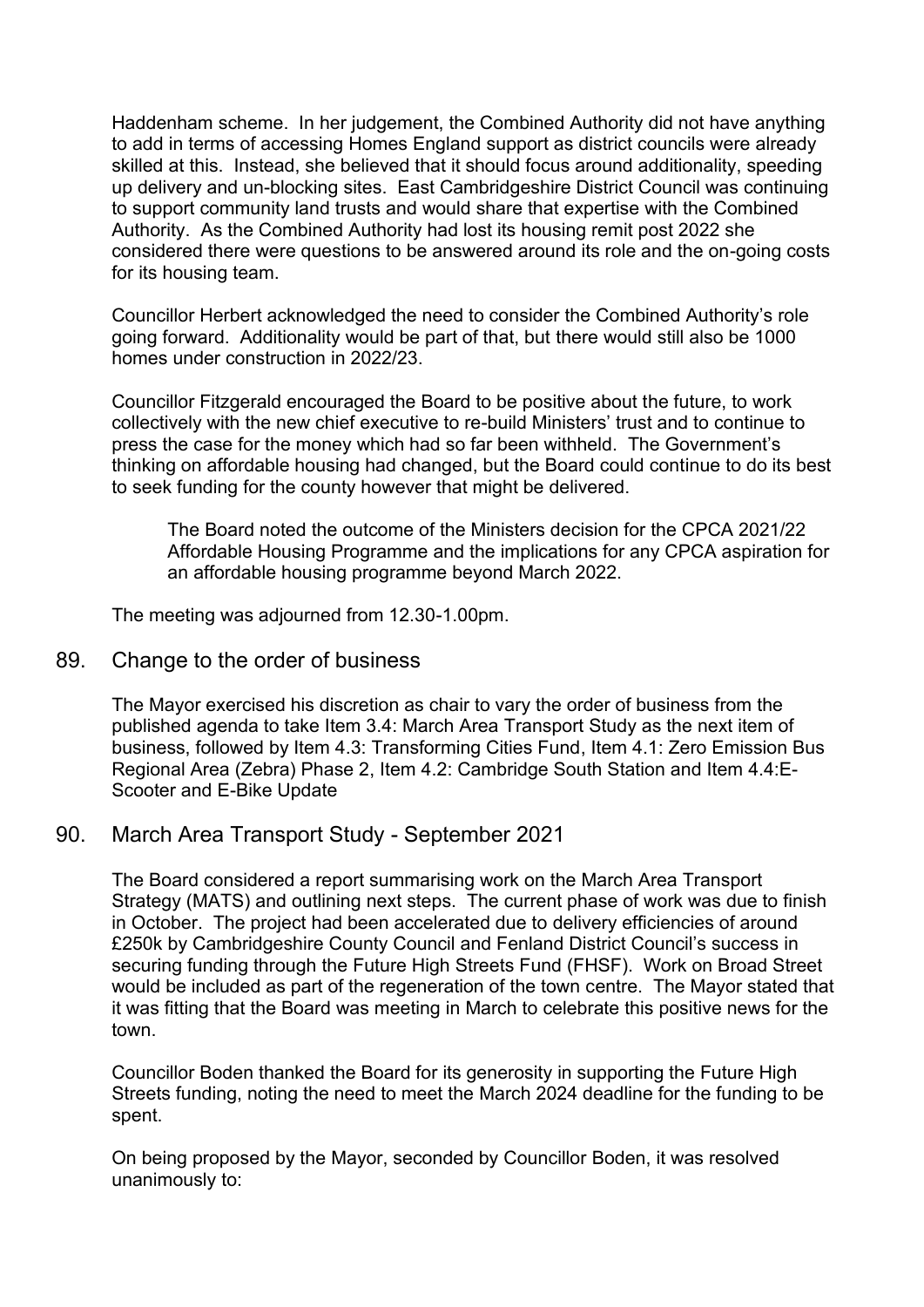- a) Note the progress of the March Area Transport Study;
- b) Approve the use of £180,000 from the existing approved budget agreed previously by the Combined Authority Board in August 2020 to be used to commence detailed design for Broad Street.

The vote in favour included at least two thirds of all Members (or their Substitute Members) appointed by the Constituent Councils present and voting, to include the Members appointed by Cambridgeshire County Council and Peterborough City Council, or their Substitute Members.

# By recommendation to the Combined Authority Board

Recommendations from the Transport and Infrastructure Committee

# 91. Transforming Cities Fund

The Board received a position paper on the Transforming Cities Fund while a review of budget was on-going. If the anticipated efficiencies within the Fund were confirmed the intention was to look at these being used to support active travel, cycling and walking schemes and work on alternatively fuelled vehicles and passenger transport improvements.

The Mayor stated the report had been well-received when it had been presented to the Transport and Infrastructure Committee on 8 September 2021.

The Board:

Noted the contents of the report to the Transport and Infrastructure Committee on 8 September 2021.

# 92. Zero Emission Bus Regional Area (Zebra) Phase 2

The Board was advised that a funding bid for Zero Emission Bus Regional Area (ZEBRA) Phase 2 had been submitted and that the outcome was awaited. The Board was invited to approve allocation of £1.963m for the delivery of ZEBRA buses, subject to funds being available following a review of existing Transforming Cities Fund commitments, and to delegate authority to the Head of Transport, in consultation of the Mayor, to deliver the ZEBRA buses subject to the DfT application being approved.

Councillor Boden referenced the detailed comments he had made at a previous meeting in relation to the importance of ensuring that appropriate infrastructure was considered alongside the buses themselves. In his capacity as Lead Member for Public Health he draw attention to the increase in particulates from increased wear on brakes, tyres and road surfaces due to the heavier weight of electric buses. Non-exhaust emissions (NEE) had an impact on public health and were now considered more significant than exhaust fumes from non-diesel vehicles. There was no single solution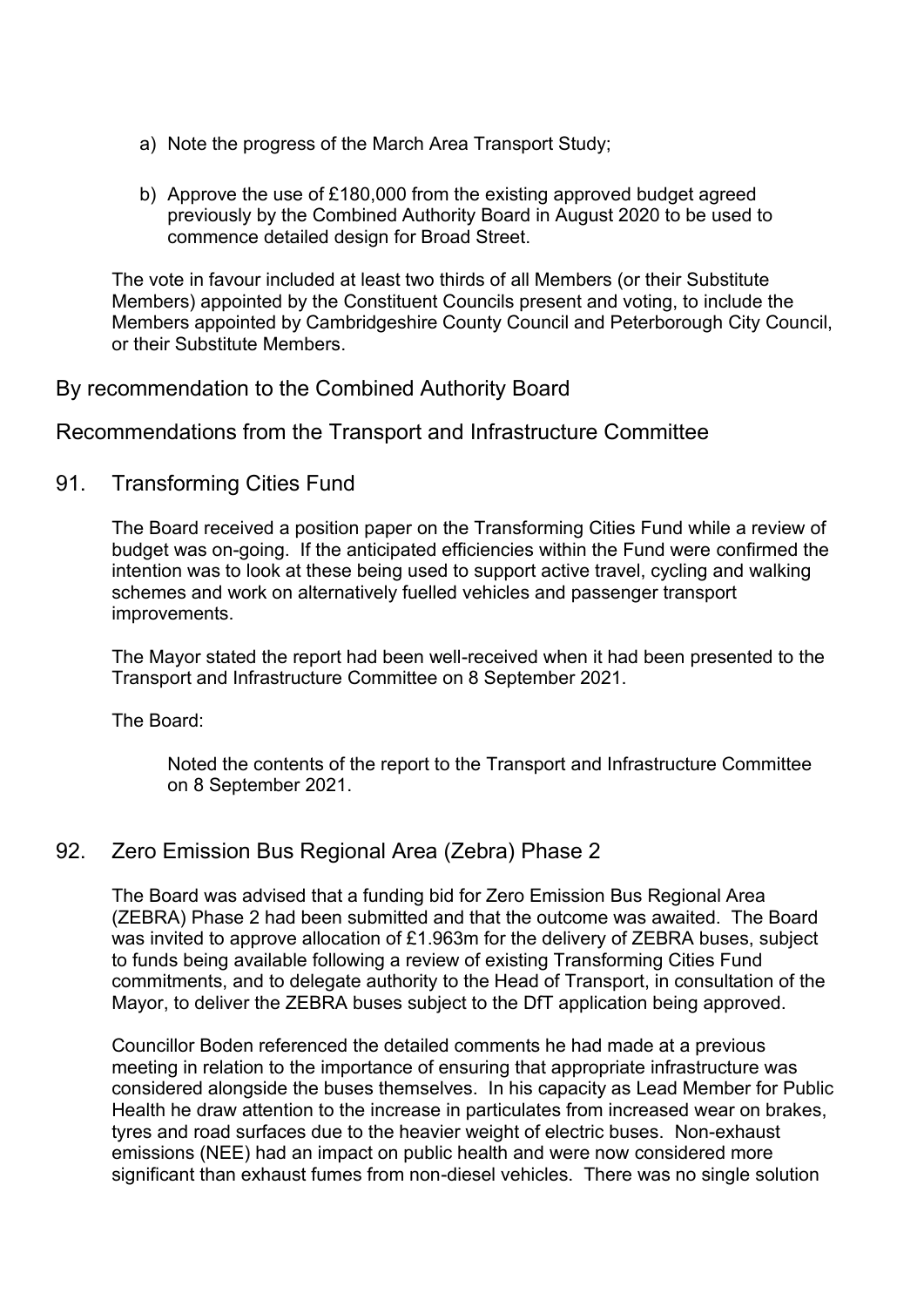from a public health perspective. To reduce particulate emissions in the long term would require reduced journey times and changed habits in relation to vehicle use, but he wished to raise this as an issue to be taken into account going forward.

Councillor Nethsingha acknowledged this perspective, but commented that it would be unfortunate if the real benefits to air quality in cities and to cyclists should be ignored because of this. Electric vehicles did not offer a perfect solution, but they did in her view offer an improvement.

Councillor Smith endorsed the comments of both previous speakers. The Combined Authority had been challenged by the Chair of the Independent Commission on Climate Change to show leadership and she suggested that the issue of NEEs and the impact of car use in comparison to buses in relation to particulate emissions might be raised with the Minister. The Mayor stated that he would be happy for a joint letter from himself and the Lead Member for Public Health to be sent to Minsters on this issue. He would also be happy to raise it with his mayoral colleagues.

On being proposed by the Mayor, seconded by Councillor Boden, it was resolved unanimously/ by a majority of those present and voting to:

- a) Recommend the CA Board approve allocation of £1.963m for the delivery of ZEBRA buses, subject to funds being available following a review of existing Transforming Cities Fund commitments
- b) Recommend the CA Board delegate authority to the Head of Transport, in consultation of the Mayor, authority to deliver the ZEBRA buses. This is subject to the DfT application being approved.

The vote in favour included at least two thirds of all Members (or their Substitute Members) appointed by the Constituent Councils, to include the Members appointed by Cambridgeshire County Council and Peterborough City Council, or their Substitute Members.

## 93. Cambridge South Station

The Board was advised that a recommendation to allow Network Rail to retain a £250k underspend on the previous planning phase of the Cambridge South Station project to support future work had initially been considered by the Transport and Infrastructure (T&I) Committee in July 2021 where it had been supported unanimously. Officers drew attention to an error in the published report which stated that the station was due to open in December 2021. An assumption had been made that the Combined Authority contribution to the project could be reduced once Government funding was committed. Since the T&I meeting it had been identified that this was not the case, so this would be addressed as part of the budget review. The Board would wish to consider whether to approve Network Rail being allowed to retain the £250k underspend in light of this development.

With the consent of the meeting, the report recommendation was revised to make approval of Network Rail retaining the £250k underspend on the previous phase of the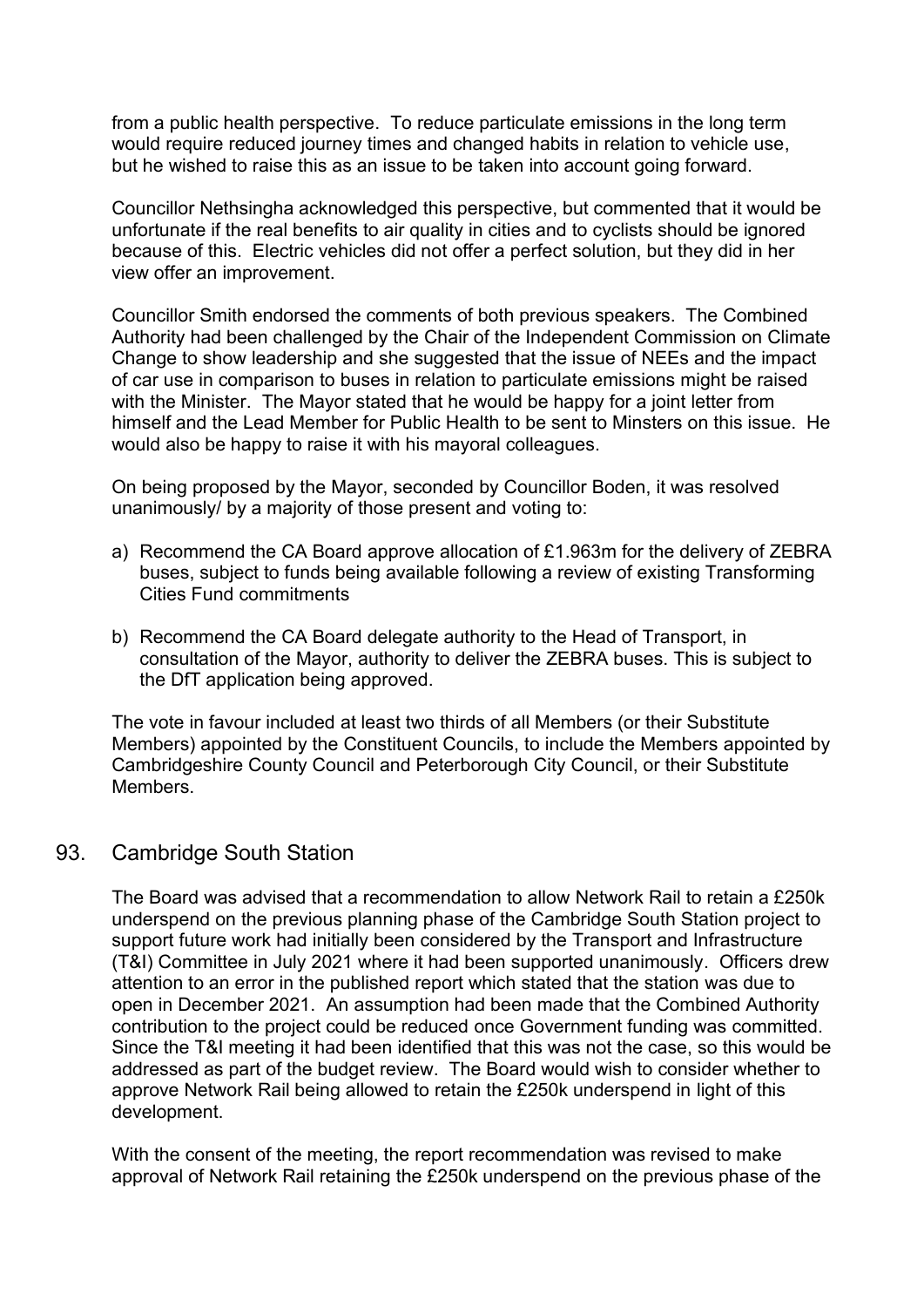projects subject to the funds being available following a review of existing Transforming Cities Fund commitments.

On being proposed by the Mayor, it was resolved unanimously to:

Approve the retention by Network Rail of the retention of the underspend on the previous planning phase in order to support future work, subject to funds being available following a review of existing Transforming Cities Fund commitments.

The vote in favour included at least two thirds of all Members (or their Substitute Members) appointed by the Constituent Councils, to include the Members appointed by Cambridgeshire County Council and Peterborough City Council, or their Substitute Members.

## 94. E-Scooter and E-Bike Update

The Board considered a proposal to extend the Department for Transport e-scooter trial in Cambridge city centre until March 2022 and expand the e-bike network across the region. If approved, officers would work with constituent councils and cycle groups to agree the locations for electric bike sites. The trial had proved popular so far, although some challenges had been experienced. The supplier had done quite a good job at resolving these, but it was acknowledged that further work was needed to address issues like pavement riding, street clutter and the illegal use of private e-scooters.

The Mayor stated that there had been positive feedback about the trial when this proposal was discussed by the Transport and Infrastructure Committee on 8 September 2021, although some circumspection in relation to e-scooters.

Councillor Boden commented that the proposal was to be encouraged from a public health point of view. The problems associated with the misuse of e-scooters was a national issue and more work was needed on this as many pedestrians had concerns which needed to be taken into account.

Councillor Herbert commented that there was a real issue in Cambridge City in relation to the number of accidents involving e-scooters and their being used by some in an unacceptable and intimidatory way. Their use was currently unregulated and this was an issue which the Mayor might want to discuss with his mayoral colleagues. Councillor Fitzgerald concurred, commenting that in his opinion the lack of regulation was a real problem.

Councillor Nethsingha commented that there was a need to recognise that both e-bikes and e-scooters were here to stay and there was a need to create spaces where they could be used safely.

On being proposed by the Mayor, it was resolved unanimously to:

a) Approve the extension of the e-scooter trial from October 2021 to March 2022 to continue our learning.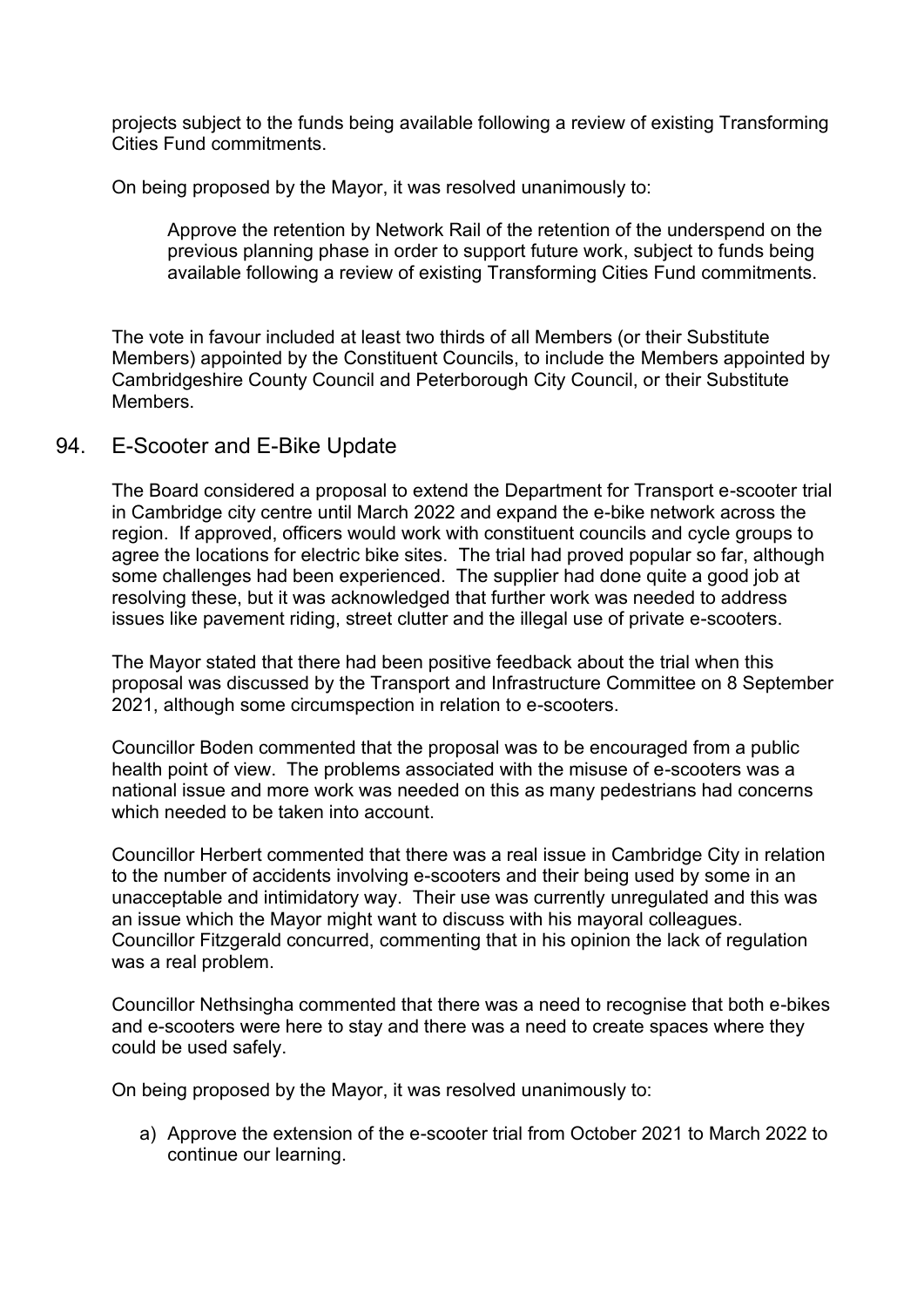b) Approve the expansion of the current E-bike network region wide and to work with officers in constituent authorities and cycle groups to agree the exact location for the installation of the electric bike sites.

## 95. Consultancy Cost Review

The Board was advised of the actions taken by the Combined Authority's procurement team in relation to the use of external consultants. An additional step had been added to the gateway process whereby any use of external consultants must be subject to a make or buy analysis.

Mr Adams welcomed the intent which lay behind the proposals, but expressed disappointment that the report did not contain an analysis of previous expenditure on external consultants or how this was managed. His expectation was for a process whereby appropriate delegations would be put in place around the use of external consultants rather than an expectation that the Mayor would approve operational requests himself. The Mayor stated that following his election his sense was that the organisation's spending on consultants was out of control. He accepted that he might not remain personally involved in the approvals process in the longer term, but in his judgement he needed to take control of the issue now.

Councillor Bailey commented that no data or evidence had been provided around previous expenditure on consultants to enable the Board to take a view. It was well known that the previous mayor had preferred a lean organisational structure for the Combined Authority and to buy in additional expertise where it was required. As such, this seemed more an issue of the approach to how the organisation was staffed. In her judgement it was inappropriate for individual operational requests to be considered by individual members of the Board.

Councillor Smith commented that all Board members ran lean organisations which made use of external consultants. Her interest was focused more specifically on the amount of work done by consultants which was not subsequently progressed. Whether there was value to examining that or a decision should be taken to just move forward she left to the Mayor's discretion.

Councillor Boden commented that in his view there was a place for the use of consultants in a lean organisation. However, he considered the appointment of consultants to be an operational matter rather than one which required a bureaucratic sign-off process by five people including the Mayor. Councillor Fitzgerald concurred, commenting that he did not believe that the Mayor needed to be personally involved in the process. In his view, the Board should set the policy and protocol for the use of external consultants and anything outside of that would be referred to a political level for approval.

The Mayor stated that he was not opposed to the use of consultants, but that there was a need to ensure good value for money in relation to their use. He welcome the Board's feedback on the proposals and would discuss how this issue should be progressed with the new chief executive.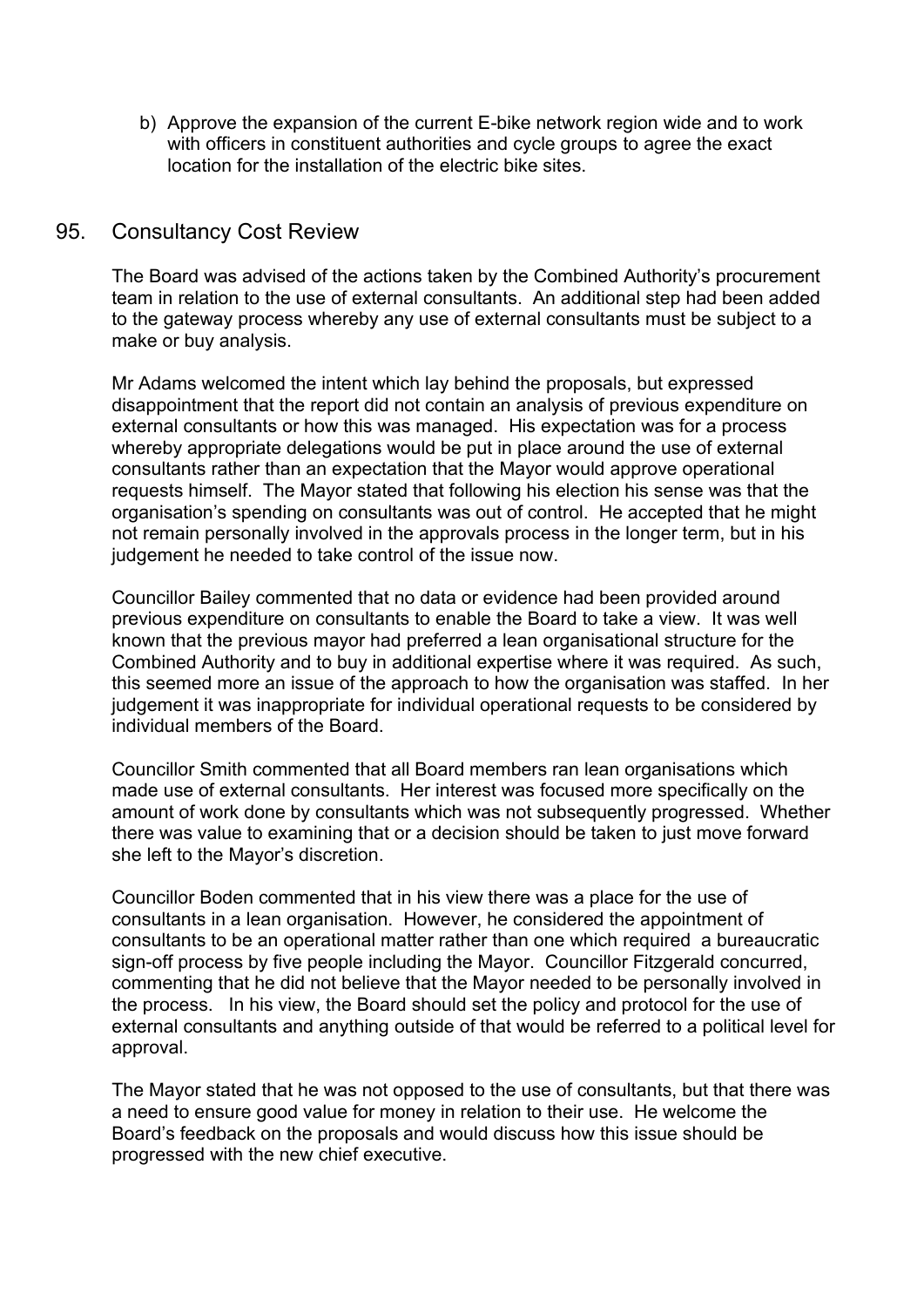The Board:

- a) Noted the contents of this report and appendix.
- b) Note that the procurement manager will include the External Consultancy Need Assessment form as part of the procurement process.

# 96. Intra Group agreement between the Combined Authority and Cambridgeshire and Peterborough Business Growth Company Limited (Growth Co)

The Board was invited to approve an intra group agreement between the Combined Authority and the Cambridgeshire and Peterborough Business Growth Company Limited (Growth Co). The Combined Authority was the main shareholder in Growth Co and this proposal was designed to ensure that all funding obligations, requirements and and restrictions flowed down to Growth Co and vice versa. The agreement had been developed in consultation with the Combined Authority's finance and legal teams.

Councillor Boden commented that the report raised a wider question around whether the Combined Authority had a strategy in relation to corporation tax. Officers stated that the Growth Co was not designed to make a profit, but confirmed that there was no strategy at present to ensure that none of the CPCA's subsidiaries made a profit and so became liable to corporation tax. The Director of Business and Skills undertook to consider this with the Chief Finance Officer and Monitoring Officer.

On being proposed by the Mayor, it was resolved unanimously to:

Approve the draft intra group agreement included as Appendix 1.

# Recommendations from the Housing and Communities Committee

## 97. £100k Homes Policy Closure

Declarations of interest were made in this item at the start of the meeting by Councillors A Bailey and L Herbert, in that Councillor Bailey was a trustee of East Cambridgeshire Community Land Trust and Councillor Herbert's partner was a Director of Cross Keys Homes Limited. Minute 76 above refers.

The Board was invited to approve the cessation of the promotion and closure of the £100k Homes policy. The recommendation had been considered by the Housing and Communities Committee on 6 September 2021 where it had been endorsed by a majority of members present and voting.

In June 2021 the Government had introduced the new First Homes policy as a mandatory requirement for local authorities. As this policy was very similar to the £100k Homes policy it was recommended that the £100k Homes policy should be closed.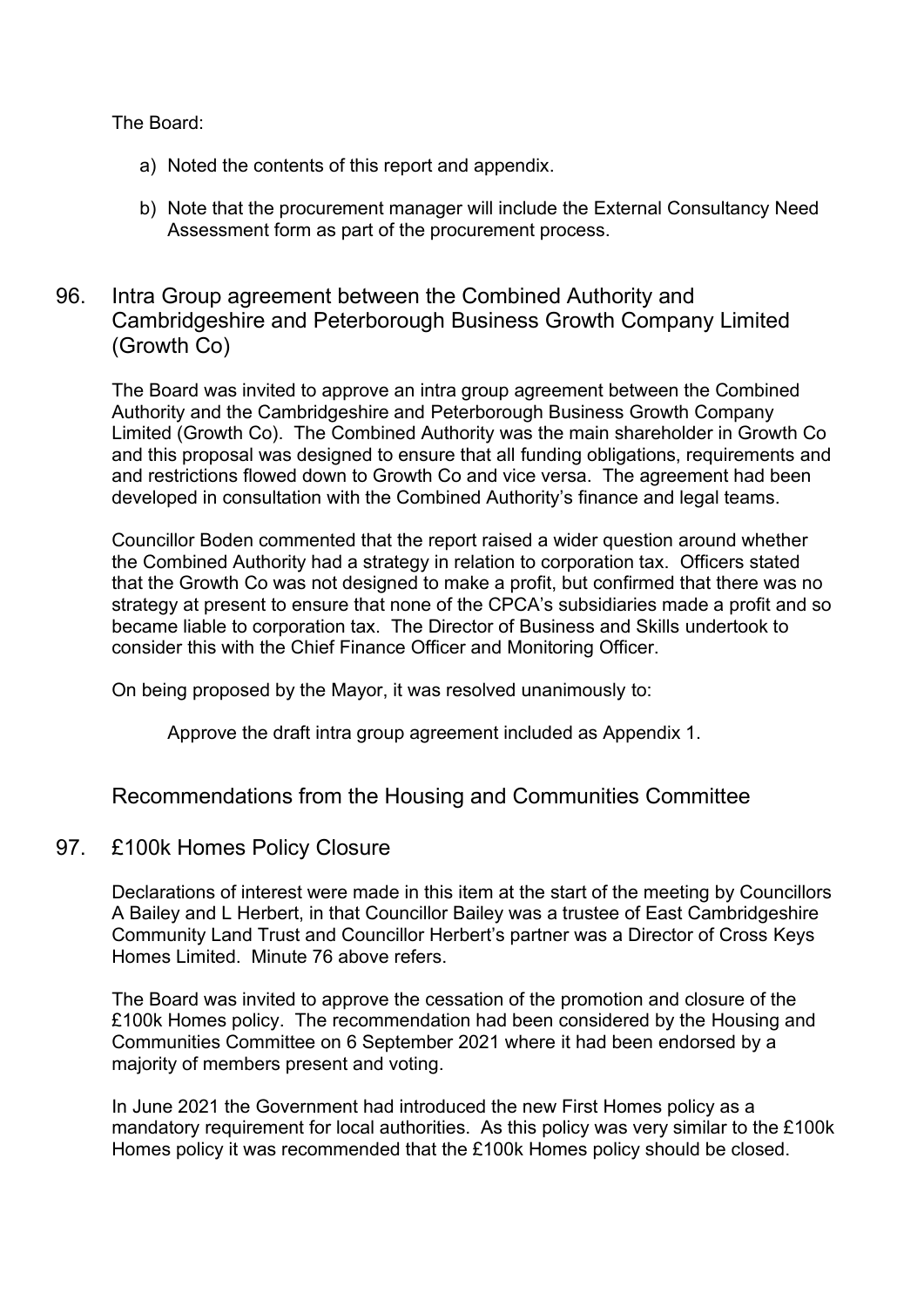Councillor Herbert emphasised the importance of communicating this change to those people who had registered their interest in £100k Homes.

Councillor Bailey expressed her disappointment at the proposal and her intention to vote against the recommendation. She considered it positive that much of the £100k Homes policy was reflected in the new First Homes policy, but felt that the decision to recommend closure of the £100k Homes policy was driven by the Mayor's pre-election commitment on this issue. East Cambridgeshire District Council had adopted its own allocation policy for £100k Homes until the First Homes policy was up and running and considered this to be part of a balanced portfolio of tenancies. Councillor Bailey commented that the £100k Homes at Fordham had been delivered at nil cost to the tax payer and challenged the Mayor to confirm whether he supported affordable home ownership.

The Mayor stated that he was working with the Combined Authority's housing team to develop the thinking around affordable housing provision and that he would not offer comment at this point.

Councillor Boden commented that he also wanted to record his disappointment at the recommendation. Whilst recognising the Mayor's right not to share his views at this stage the Board would need to know what those were as it moved forward.

On being proposed by Councillor Herbert, seconded by Councillor Smith, it was resolved by a majority of those present and voting to:

- a) Approve the cessation of promotion of the £100k Homes policy, and implement its closure.
- b) Communicate with all those who have registered an interest in the £100k Homes scheme and advise of the affordable housing schemes already being supported by the CPCA with contact details.

Recommendations from the Skills Committee

## 98. Adult Education Budget Reserve Fund and Innovation Fund for 2021-22

The Board was invited to approve the allocation from the Adult Education Budget (AEB) Reserve Fund for the 2021/22 academic year to the thematic programmes identified.

The reserve fund had been accumulated from recycled funds from the first two years of the programme. Prior to devolution this sum would have been returned to Government, but it could now be recycled to support further work locally in support of the skills agenda. If approved, the funding would be used amongst other things to encourage greater collaboration and capacity building within local providers, to fund over-delivery of the adult Level 3 qualification offer to increase individuals' employability and resilience in the labour market and to retain a modest reserve. In addition, the Innovation Fund for the 2021/22 academic year would support innovative engagement with atypical learners and employer responsiveness.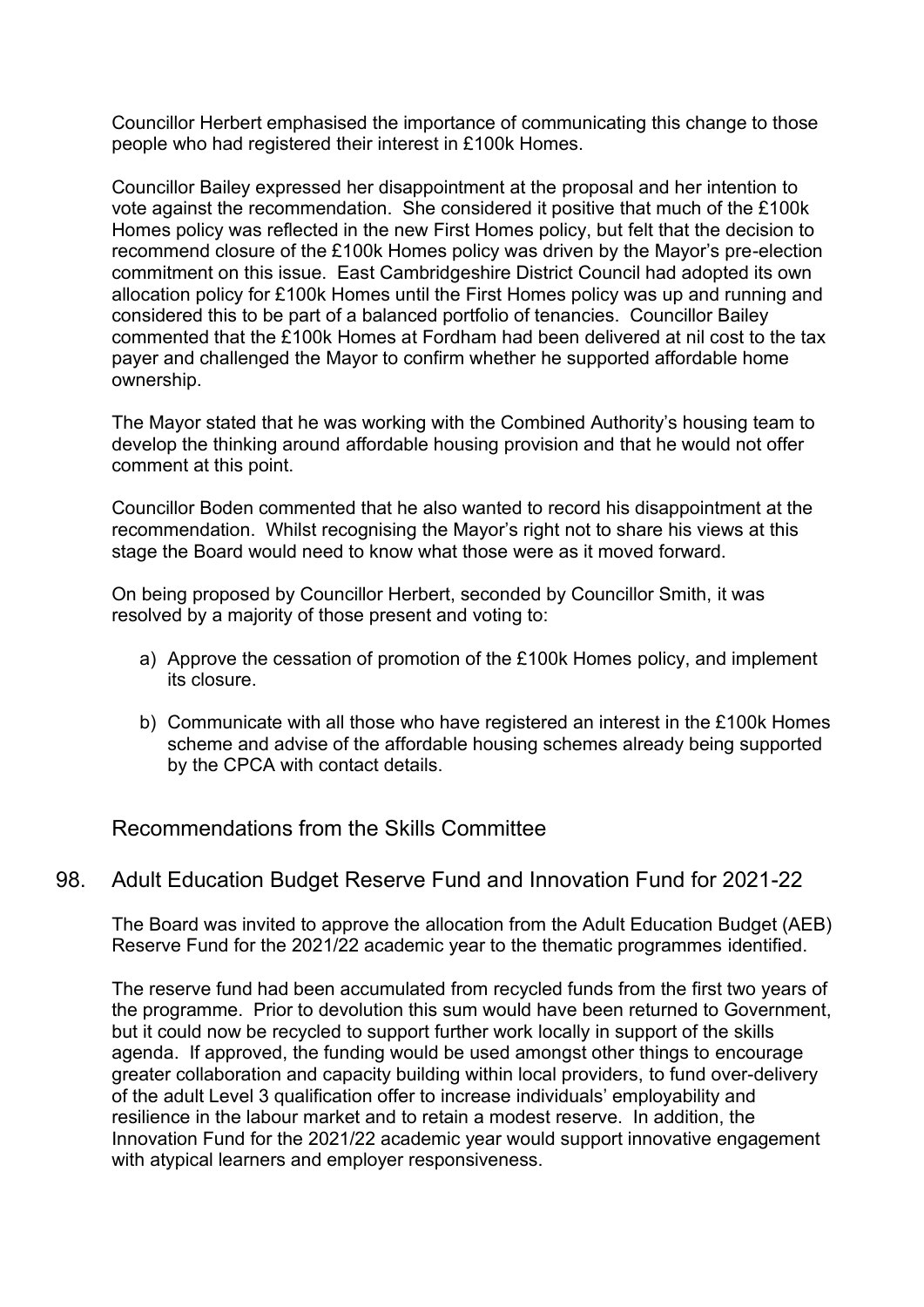The Mayor stated that this area offered an engine of opportunity across the whole of the Combined Authority area. He asked that his thanks to the Senior Responsible Officer for Adult Education and the Director of Business and Skills be placed on record for their ambition in this area.

Councillor Nethsingha commented that the proposals had been considered by the Skills Committee on 13 September 2021 where they had been endorsed unanimously by those present and voting.

Councillor Boden welcomed the innovative engagement processes being proposed, but commented that it was important to recognise the disparity in skills levels in different areas within Cambridgeshire and Peterborough. In his judgement there was a need to target areas with skills gaps.

On being proposed by Councillor Nethsingha, seconded by Mr Adams, it was resolved unanimously to:

a) Approve funding to be allocated from the Adult Education Budget (AEB) Reserve Fund for the 2021/22 academic year to the thematic programmes as set out below:

| <b>TABLE A: Reserve Fund Thematic Programme</b>            | <b>Allocation</b> |
|------------------------------------------------------------|-------------------|
| 1. Commissioning carry-forward for 2022/23                 | £500,000          |
| 2. Provider Capacity Building                              | £ 250,000         |
| 3. Strategic Partnership Development                       | £ 250,000         |
| 4. Reserve for over-delivery of Level 3 Adult Offer        | £ 250,000         |
| 5. Unlock with Level 3 Marketing Campaign and Publications | £30,000           |
| 6. Contingency (for unforeseen programme expenditure)      | £ 220,000         |
| <b>TOTAL</b>                                               | £1,500,000        |

- b) Delegate authority to the Director of Business and Skills in consultation with the Chief Finance Officer and Monitoring Officer, to enter into grant funding agreements with providers on behalf of the Combined Authority, for projects under the themes;
- c) Delegate authority to the Director of Business and Skills, in consultation with the Chief Finance Officer and Monitoring Officer to enter into grant funding agreements for the Innovation Fund, with existing AEB providers, as required;
- d) To note the approach to the Innovation Fund for 2021/22.

Recommendations from the Business Board

## 99. Format of Business Board Meetings

The Mayor reminded the Board that when the Combined Authority took decisions as Accountable Body it was committed to acting in line with the Combined Authority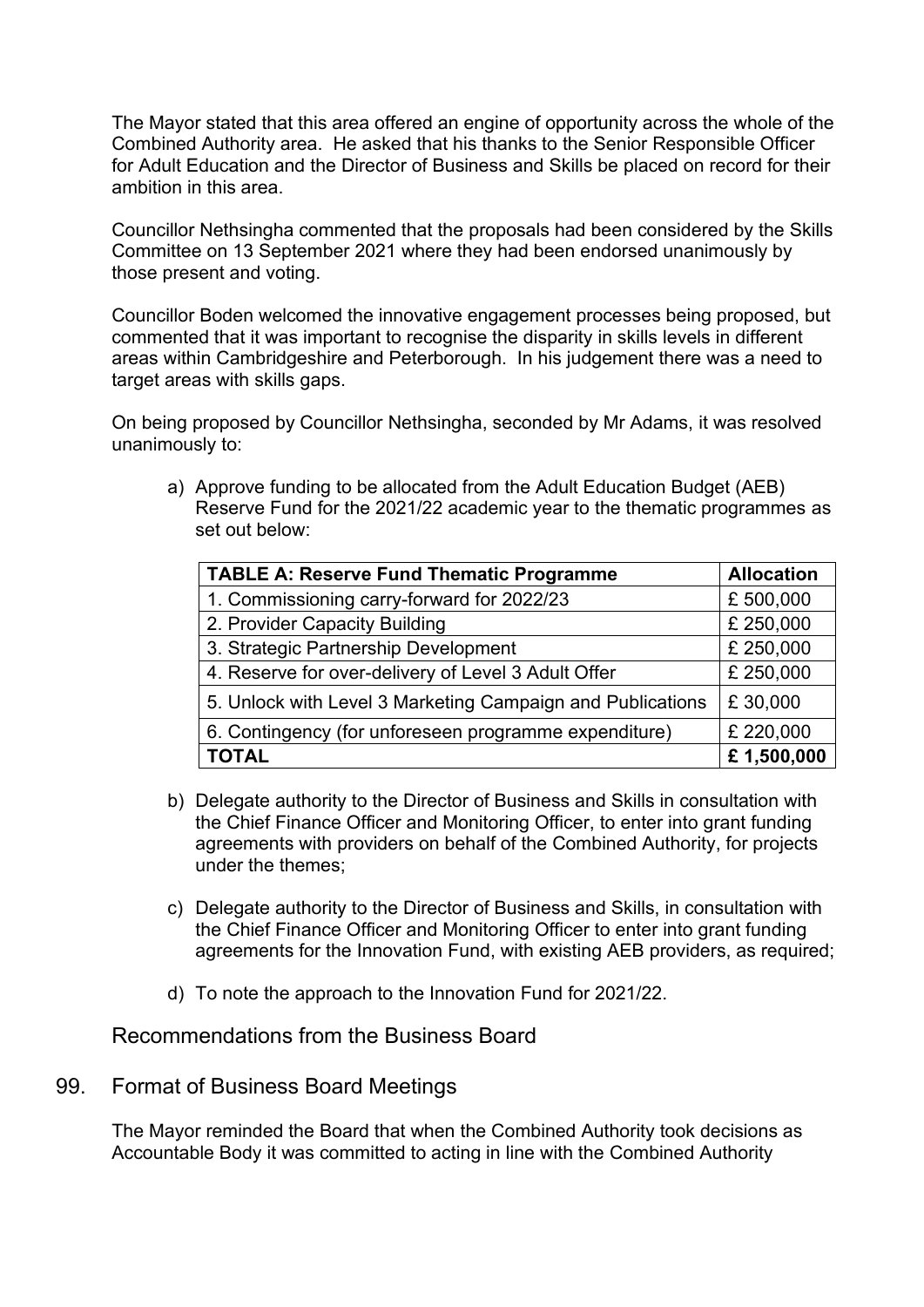Assurance Framework in the interests of the Cambridgeshire and Peterborough area as a whole, and to take decisions based on the recommendations of the Business Board.

In March 2021 the Audit and Governance Committee had expressed concern about the presumption that Business Board meetings would be held in private. On 24 March 2021 the Combined Authority Board resolved to refer this concern to the Business Board for consideration. The Business Board's recommendation that the format of meetings should remain unchanged was considered by the Combined Authority Board on 30 June 2021 and was rejected. Following that meeting, the Chairs of the Business Board and Audit and Governance Committees met to discuss the issue. Following this discussion, the Business Board resolved unanimously on 14 September to recommend that, 'All other meetings of the Business Board shall be open to the public unless determined otherwise by the Chair'.

Mr Adams commented that the democratic process had given rise to the recommendation before the Board and that he was respectful of that. There had been a lengthy debate of the proposal by the Business Board and the compromise identified in his discussion with the Chair of the Audit and Governance Committee was deemed to be workable, albeit that it relied on the exercise of the discretion of the Business Board's Chair. The proposal offered a workable solution to address the concerns expressed around transparency whilst maintaining the efficiency of the Business Board. The Business Board had placed its trust in Mr Adams to manage this arrangement and he asked the Combined Authority Board to do the same.

Councillor Smith welcomed the recommendation which she felt brought the Business Board more in line with other LEPs. She voiced a slight concern at the implied veto of the Business Board Chair and expressed the hope that it would be for the Business Board to approve decisions around meetings being held in private on the recommendation of the Chair. Whilst she did not consider this to be the end of the matter she did deem it to be a good start.

Councillor Bailey commented that the Chair of the Business Board's description of the proposed arrangements as 'workable' meant that it was not optimal. In her judgement, this would adversely impact the Business Board, place an additional burden on its Chair and the majority of Business Board items would still remain exempt due to commercial confidentiality. Her understanding was that no members of the Overview and Scrutiny Committee or the Audit and Governance Committee had taken up the invitation to attend a Business Board meeting to observe it at work. Councillor Bailey suggested that the wording of the recommendation should be amended to make explicit exactly what change was proposed. She commented that she would not be supporting the recommendation and that if it was approved she would like to see a review carried out in six months' time. To reflect this, Councillor Bailey, seconded by Councillor Boden, proposed an additional recommendation that:

The arrangements be reviewed in six months' time.

Councillor Smith commented that she did not see the point of reviewing the move to public meetings. However, she would not be averse to a review of the functioning of the Business Board and its membership at an appropriate time. The Mayor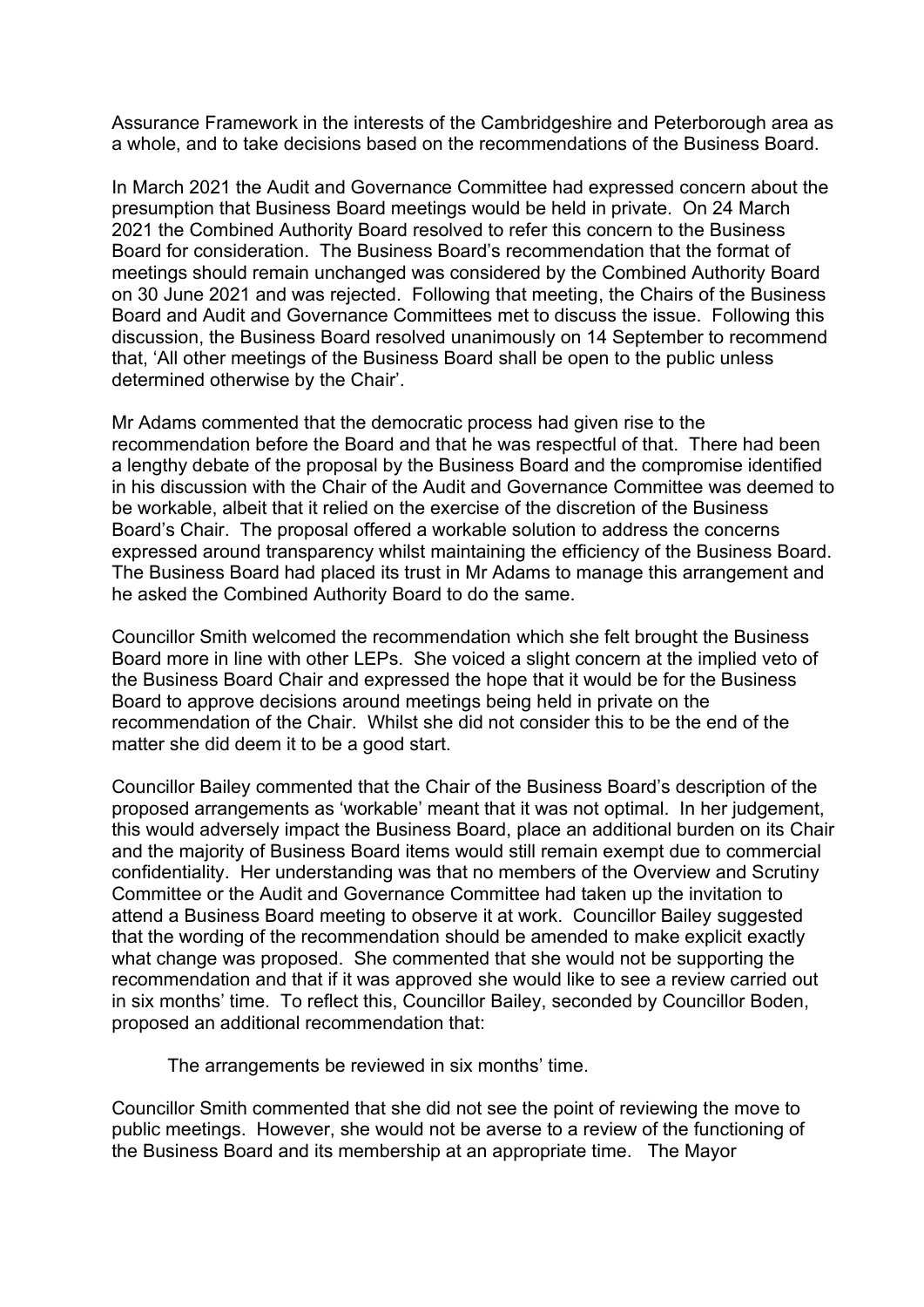commented that he was already in regular conversation with the Business Board and that there was a growing, symbiotic and positive relationship.

On being put to the vote the amendment was defeated.

With the consent of the meeting to was agreed to expand the recommendation to add the wording, *'…at paragraph 1.6.'*

Mr Adams commented that the Business Board was currently in the process of issuing its annual report for the past year and that this spoke to the performance of the Business Board. There had been a ten-fold increase in efficacy of the investments in comparison to the previous regime which he judged would probably place it within the top three LEPs in the country during a period which had included the challenge of the Covid pandemic. He therefore took exception to the comments made by some elected members about the Busines Board and the way it operated.

Councillor Boden commented that he considered the Business Board to be the jewel of the Combined Authority and that the contrast with the previous LEP could not be greater. He would be concerned about anything which would impact on the efficiency of the Business Board. He respected the Chair of the Business Board's advice that the proposal before the Board represented a workable arrangement, but he regretted him having been placed in this position. He was also concerned that this change might cause some members of the Business Board to leave. Councillor Boden's preference would be for the current arrangements to be unchanged and he expressed regret at the pressure which he felt had been put on the Business Board to make the change. For these reasons he would be voting against the recommendation.

The Mayor stated that he had opened the meeting by congratulating Mr Adams and three other members of the Business Board on their appointment for a second term and he saw this as a demonstration of members having confidence in the new arrangements. He wished to place on record that he too considered the Business Board to be prized asset. He was proud of the Business Board and was enjoying being a member, but he did believe that this was a positive step forward.

On being proposed by Mr Adams, seconded by the Mayor, it was resolved by a majority of those present and voting to:

Approve the proposed format change for future Business Board meetings and to ask the Monitoring Officer to make the changes to the constitution described in this report at paragraph 1.6.

The vote in favour contained two thirds of Members present and voting, including the Mayor.

## 99. iMET Investment Update and Recovery Recommendations

The Board was invited to approve the Business Board's recommendation to accept an offer of £3.15m from a local company for the freehold of the iMET building in Alconbury Weald. The Board had decided against making an offer for the building for its own use